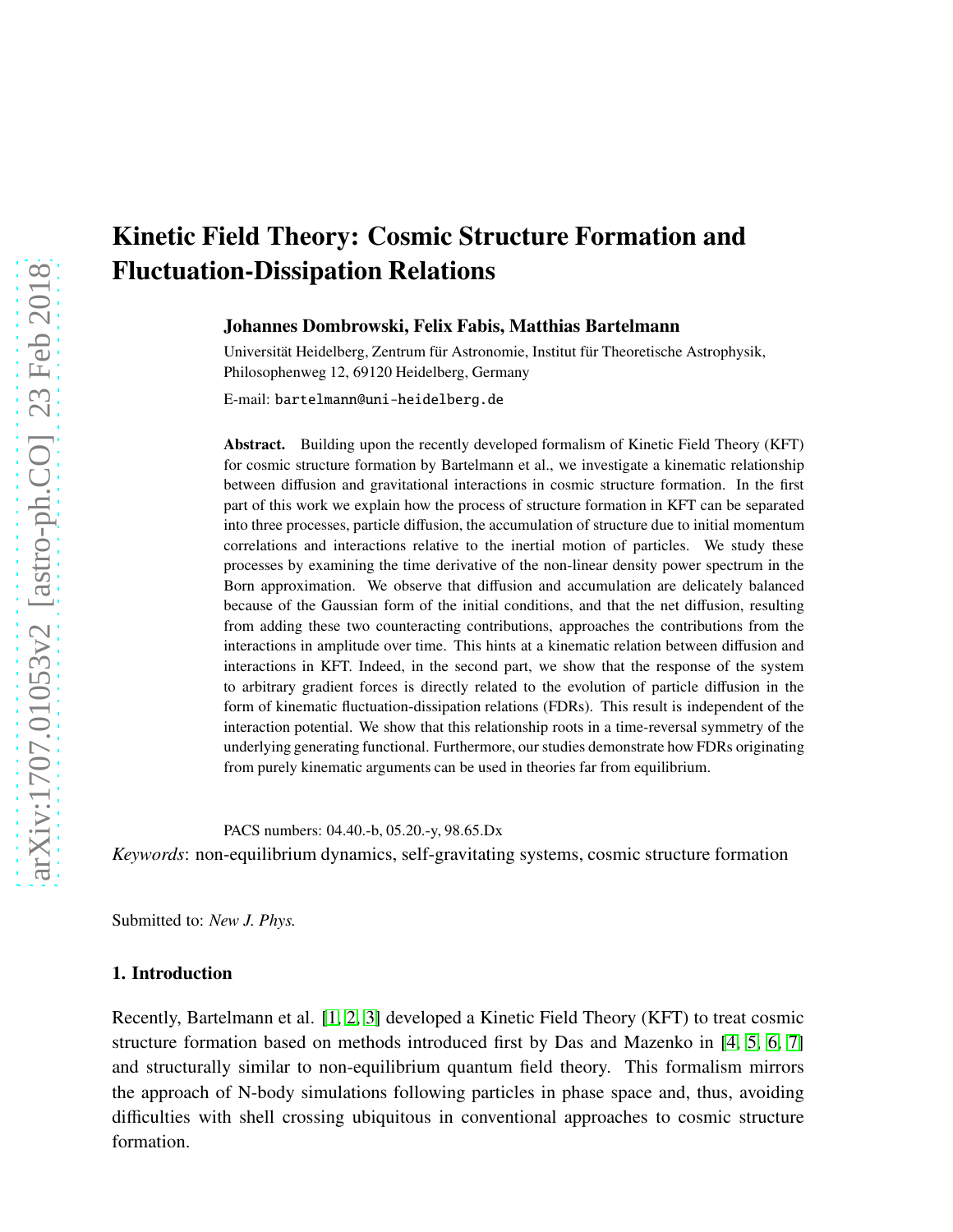The canonical, *N*-particle ensemble considered is initially correlated in phase space and subject to the Hamiltonian equations of motion. The central object of the formalism is a generating functional containing the complete statistical information about the initial conditions and the propagation of the particles. Correlators, e.g. the density power spectrum, can be extracted from the generating functional using functional derivatives. Gravitational interactions between particles are treated perturbatively using a response function in the spirit of Martin-Siggia-Rose theory [\[8,](#page-27-7) [9\]](#page-27-8) or can be approximated in the Born approximation [\[3\]](#page-27-2).

In [\[1\]](#page-27-0) it was demonstrated that already at first order in the interactions the non-linear power spectrum is in good agreement with *N*-body simulations down to remarkably small scales. In [\[2\]](#page-27-1) we have shown that our formalism allows to take the full non-linear coupling of free-streaming trajectories due to initial momentum correlations into account and that the free generating functional factorizes into a single numerically tractable integral of standard form. In a separate analysis [\[3\]](#page-27-2) we show that averaging the interactions in the Born approximation allows for a computation of the non-linear power spectrum which is in remarkable agreement with *N*-body simulations with relative differences being of order  $\approx 15\%$  up to a wave number of  $k \le 10 h \text{ Mpc}^{-1}$  for a scale factor of  $a = 1$ . With the present analysis, we wish to prove that diffusion and gravitational interactions are kinematically related in KFT.

As a first step we consider the time evolution of the density power spectrum approximating gravitational interactions in the Born approximation as in [\[3\]](#page-27-2). One major advantage of KFT over *N*-body simulations is that we can compute analytic expressions for density correlation functions and, in this way, the study of time derivatives enables us to separate three fundamental processes in structure formation, particle diffusion, the accumulation of structure due to the initial momentum correlations and gravitational interactions. Our analysis shows that diffusion and accumulation are delicately balanced, demonstrating the eminent role of Gaussian initial conditions. We observe that the resulting net diffusion seems to be closely related to the contributions from interactions. This suggests that the processes of diffusion and interactions are kinematically related to each other. We discuss the reliability of the Born approximation for our purposes by comparing the time derivative of the non-linear power spectrum in the Born approximations with *N*-body simulations.

Motivated by this result, we show in the second part that the time evolution of particle diffusion is related to the response of the system to an arbitrary gradient force by kinematic fluctuation-dissipation relations (FDRs). This relationship is a consequence of a timereversal symmetry of the generating functional which respects the Gaussian form of the initial conditions. Although these FDRs are purely kinematic statements, our analysis shows that they can give insight into processes far from equilibrium. To our knowledge, this is a novel application of FDRs.

This article begins with an introduction into KFT in Section [2,](#page-2-0) which summarizes the main results from the previous works [\[1,](#page-27-0) [2,](#page-27-1) [3\]](#page-27-2) and introduces our notation and methods. We then study in Section [3](#page-8-0) the time derivative of the non-linear density power spectrum and discuss FDRs in Section [4.](#page-14-0) Finally we conclude in Section [5](#page-21-0) and give an outlook into future applications and relevance of FDRs for cosmic structure formation.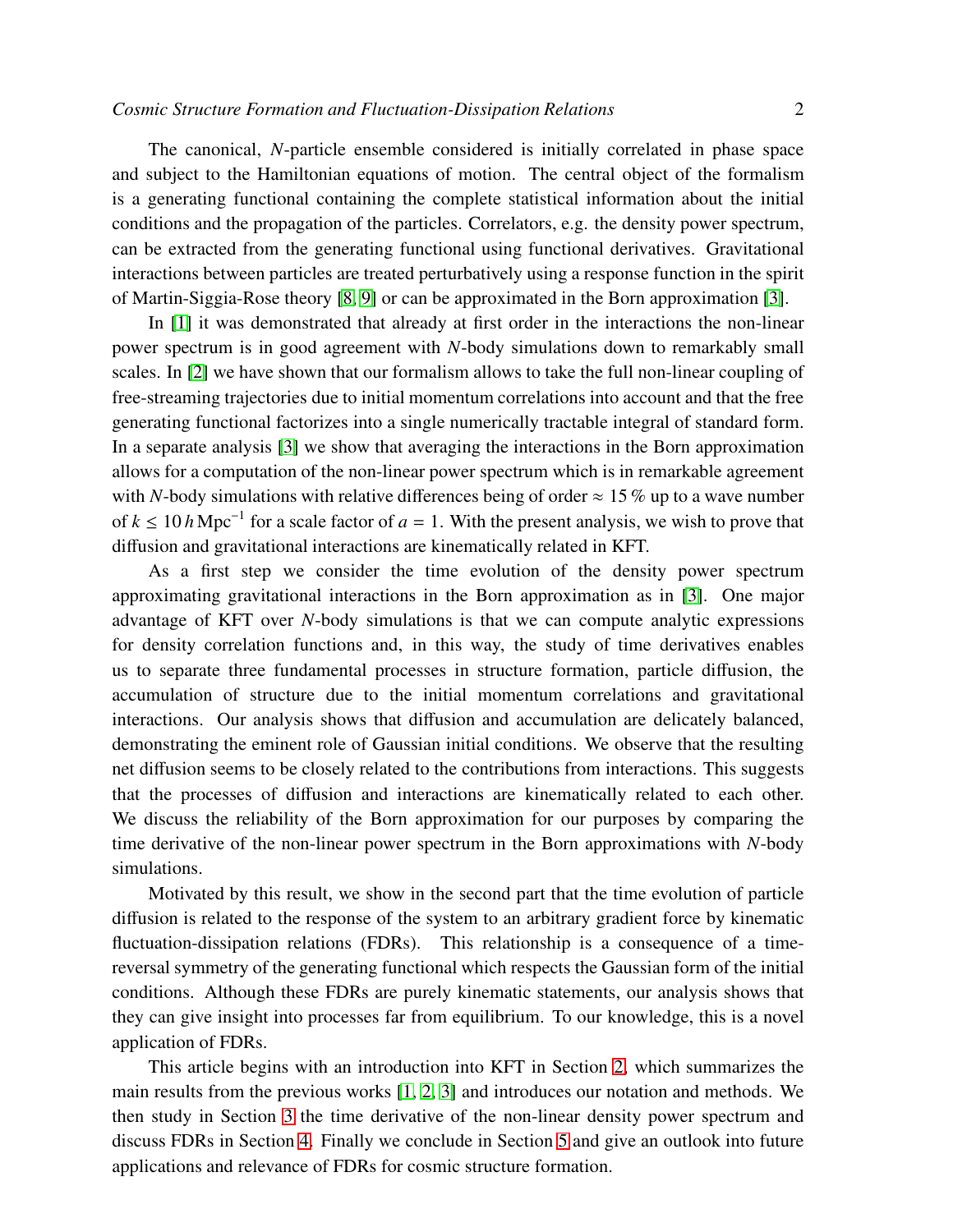# <span id="page-2-0"></span>2. Kinetic Field Theory for Cosmic Structure Formation

In this section we review the formalism of the kinetic field theory recently developed in [\[1\]](#page-27-0) and continued in [\[2\]](#page-27-1) and [\[3\]](#page-27-2). This serves as an introduction to our notation and methods.

#### <span id="page-2-3"></span>*2.1. Initially correlated Hamiltonian system*

We study a Hamiltonian system of *N* classical particles with identical mass, which we set to unity for simplicity. The individual particles are described by their phase-space coordinates  $\vec{x}_j = (\vec{q}_j, \vec{p}_j)^T$ , where the index  $j = 1, ..., N$  denotes the particle number. Introducing the *N*-dimensional unit vector  $\vec{e}_j$  in *j*-direction, we collect the *N* phase-space coordinates  $\vec{x}_j$  into a phase-space tensor:

$$
\mathbf{x} = \vec{x}_j \otimes \vec{e}_j,\tag{1}
$$

where summation over *j* is implied. In the following, bold-faced symbols always denote tensors combining contributions from all *N* particles. We define a scalar product between two such tenors by:

$$
\mathbf{a} \cdot \mathbf{b} = \vec{a}_j \cdot \vec{b}_j = \vec{a}_{q_j} \cdot \vec{b}_{q_j} + \vec{a}_{p_j} \cdot \vec{b}_{p_j}.
$$
 (2)

The unit-mass particles are subject to the Hamiltonian equations of motion, which we sometimes write schematically as  $\mathbf{E}(\mathbf{x}) = 0$ . Using the linear growth factor  $D_{+} - D_{+}^{(i)}$  as time coordinate, the Hamiltonian of our system in expanding space is given by (see [\[10\]](#page-27-9)):

<span id="page-2-2"></span>
$$
H = \frac{\vec{p}^2(t)}{2g} + gv, \quad g := a^2 D_+ f H, \quad f := \frac{d \ln D_+}{d \ln a},
$$
 (3)

where  $g$  is normalised to 1 at the initial time,  $a$  is the cosmological scale factor,  $H$  is the Hubble function and  $\nu$  is the Newtonian potential satisfying the Poisson equation

$$
\nabla^2 v = \frac{3}{2} \frac{a}{g^2} \delta,\tag{4}
$$

with density contrast  $\delta$ .

We assume the particles to be initially correlated in phase space. Every realization  $x^{(i)}$  of the initial conditions has a probability described by a phase-space distribution  $P(\mathbf{x}^{(i)})$ . Under the standard cosmological assumptions that the initial velocity is the gradient of a Gaussian random velocity field  $\vec{p} = \vec{\nabla}\psi$  and that the initial particle distribution obeys the continuity equation  $\delta = -\vec{\nabla}^2 \psi$ , the initial phase-space distribution is completely determined by the initial power spectrum and has the Gaussian form (see [\[1\]](#page-27-0) for a careful derivation):

<span id="page-2-1"></span>
$$
P(\mathbf{x}^{(i)}) = \frac{V^{-N}}{\sqrt{(2\pi)^{3N} \det C_{pp}}} \exp\left(-\frac{1}{2}\vec{p}_j^{(i)\top} C_{p_j p_k}^{-1} \vec{p}_k^{(i)}\right).
$$
 (5)

The factor  $C(\mathbf{p}^{(i)})$ , which additionally appears in [\[1\]](#page-27-0) and describes initial density correlations, is here assumed to be unity. This is a reasonable assumption if we are interested in the late evolution of cosmic structures where the initial density correlations become subdominant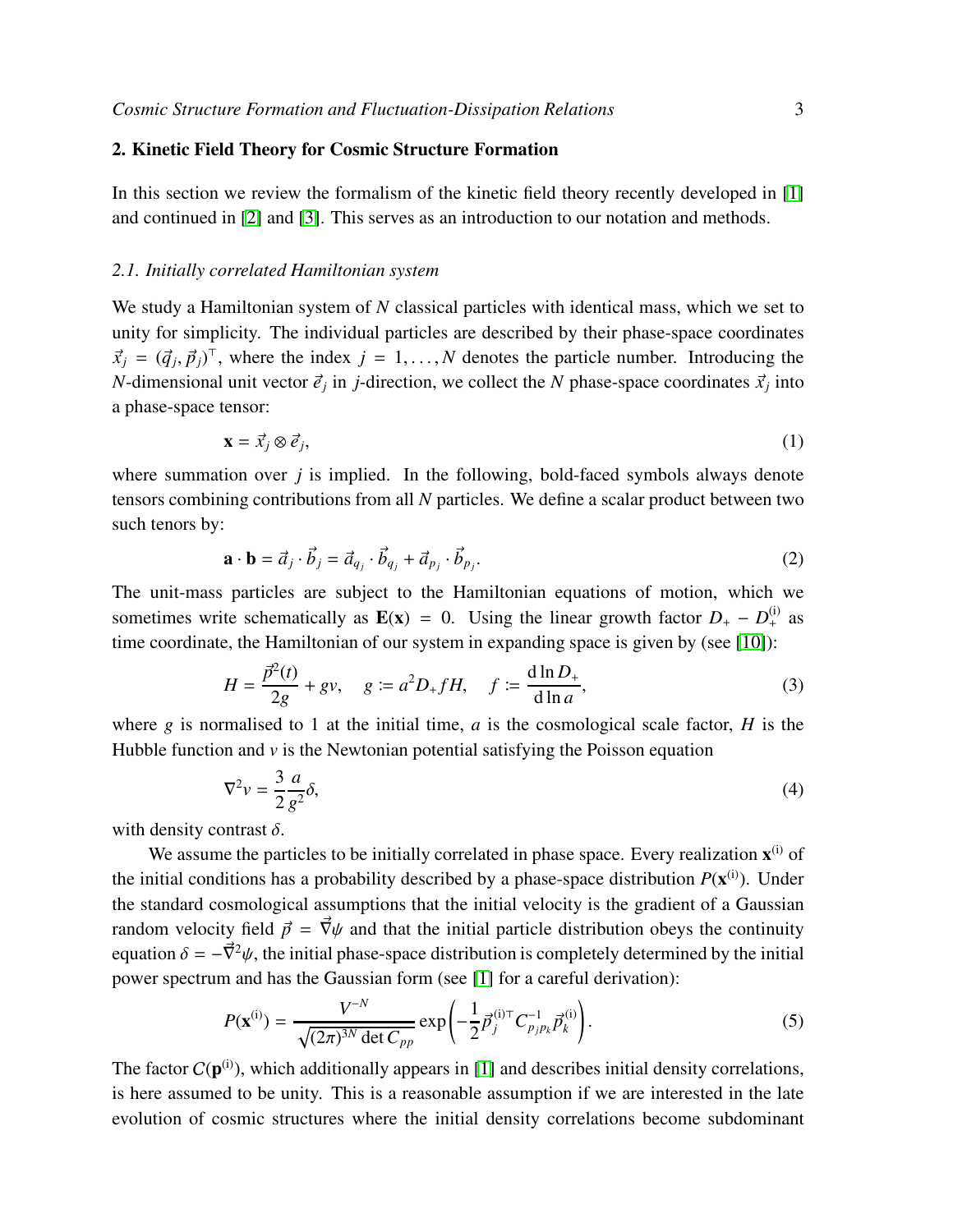compared to initial momentum correlations. The initial momentum correlations are given by the initial density power-spectrum  $P_{\delta}(k)$ :

<span id="page-3-0"></span>
$$
C_{p_j p_k} (|\vec{q}_j^{(i)} - \vec{q}_k^{(i)}|) = \int \frac{d^3 k}{(2\pi)^3} \frac{\vec{k} \otimes \vec{k}}{k^4} P_\delta(k) e^{-i\vec{k}(\vec{q}_j^{(i)} - \vec{q}_k^{(i)})}, \tag{6}
$$

which defines the  $(j, k)$ -component of the matrix  $C_{pp}$  appearing in [\(5\)](#page-2-1). The  $C_{p_j p_k}^{-1}$  in [\(5\)](#page-2-1) are then defined as the  $(j, k)$ -component of the inverse matrix  $C_{pp}^{-1}$ . Furthermore, we define  $\frac{\sigma_1^2}{3} \mathbb{1}_3 := C_{p_j p_j}$  as the initial momentum variance.

We can already see from equations [\(5\)](#page-2-1) and [\(6\)](#page-3-0) that our theory will contain two competing processes. On the one side there is particle diffusion due to the initial momentum variance  $\sigma_1^2$  $\frac{2}{1}$ /3. This diffusion should not be confused with thermal diffusion, but should rather be seen as an ensemble effect: The momentum of each particle seen on its own has the variance  $\sigma_1^2$ 1 when averaging over all realisations of the initial conditions. Every single realisation of the initial conditions has a completely deterministic velocity field without any local variance, i.e. there is no 'thermal' component. Furthermore, the conditional probability  $C_{p_j p_k}$  takes into account that the momenta of any two particles are not independent of each other, but depend on their initial distance  $|\vec{q}_j^{(i)} - \vec{q}_k^{(i)}|$  $\binom{n}{k}$  leading to the accumulation of structure already in the free theory.

# *2.2. Generating functional*

It was shown in [\[1\]](#page-27-0) that the entire statistical information on the system is encoded in a generating functional in the spirit of Martin-Siggia-Rose (MSR) theory [\[8,](#page-27-7) [9\]](#page-27-8):

$$
Z[\mathbf{J}, \mathbf{K}] = \int d\Gamma \int_{\mathbf{x}(0) = \mathbf{x}^{(i)}} \mathcal{D}\mathbf{x} \int \mathcal{D}\chi \exp \left[ iS[\mathbf{x}, \chi] + i \int dt (\chi \cdot \mathbf{K} + \mathbf{x} \cdot \mathbf{J}) \right], \tag{7}
$$

where we defined the MSR-action

<span id="page-3-1"></span>
$$
S[\mathbf{x}, \chi] \coloneqq \int \mathrm{d}t \chi \cdot \mathbf{E}(\mathbf{x}). \tag{8}
$$

This generating functional averages over all possible initial configurations according to the phase-space measure  $d\Gamma = dx^{(i)} P(x^{(i)})$ , which represents an ensemble average. We introduced an MSR-field  $\chi$  as the Fourier conjugate to the equations of motion (integration over  $\chi$  gives a functional delta distribution ensuring that the equations of motion with an auxiliary source field K are satisfied). The auxiliary generator fields K and J are introduced to allow computing correlation functions through functional derivatives of the generating functional:

$$
\langle \dots \mathbf{x}(t) \dots \chi(t') \dots \rangle = \dots \frac{\delta}{i \delta \mathbf{J}(t)} \dots \frac{\delta}{i \delta \mathbf{K}(t')} \dots Z[\mathbf{J}, \mathbf{K}] \Big|_{\mathbf{J} = 0 = \mathbf{K}}.
$$
 (9)

This gives a physical meaning to the field  $\chi$  as a measure for the response of the system to an external force K.

We define the free generating functional  $Z_0[J, K]$  by replacing the full equations of motion by the free equations of motion in the MSR-action [\(8\)](#page-3-1).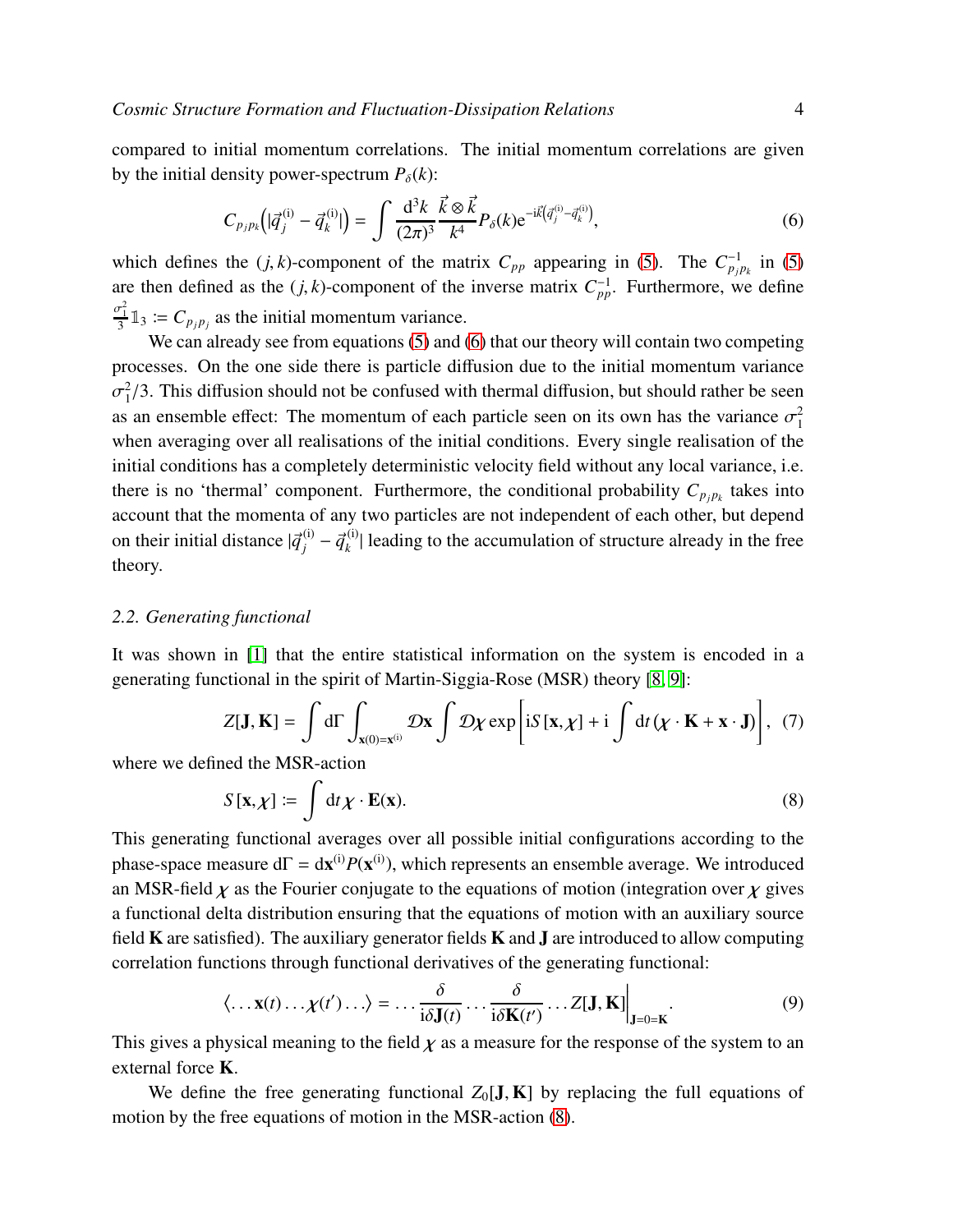If we denote the solution to the equations of motion with auxiliary source  $(E + K = 0)$ by  $\bar{\mathbf{x}}$ , or equivalently  $\bar{\mathbf{x}}_0$  in the free case, the generating functionals take the form:

<span id="page-4-3"></span>
$$
Z_0[\mathbf{J}, \mathbf{K}] = \int d\Gamma \exp\left[i \int dt \, \mathbf{J}(t) \cdot \bar{\mathbf{x}}_0(t)\right].
$$
 (10)

Usually one is interested in collective observables like the particle density rather than in all the microscopic degrees of freedom described by x. The statistical information about the density in Fourier space can be extracted from the generating functional with the density operator:

<span id="page-4-0"></span>
$$
\hat{\Phi}_{\rho}\left(t_{1}, \vec{k}_{1}\right) = \sum_{j} \hat{\Phi}_{\rho_{j}}\left(t_{1}, \vec{k}_{1}\right) := \sum_{j} \exp\left(-i\vec{k}_{1} \cdot \frac{\delta}{i\delta \vec{J}_{q_{j}}(t_{1})}\right),\tag{11}
$$

where  $\hat{\Phi}_{\rho_j}$  is a one-particle operator. In the following we abbreviate the arguments of Fourierspace operators by 1 :=  $(t_1, \vec{k}_1)$  and  $-1$  :=  $(t_1, -\vec{k}_1)$ .

We also introduce a collective response field *B* combining the microscopic response field  $\chi$  with the gradient of a density field in Fourier space ( $i\vec{k}_1\rho(1)$ ), thus describing the reaction of the system to a gradient force:

$$
B(1) = \sum_{j} B_{j}(1) \coloneqq i \vec{k}_{1} \cdot \vec{\chi}_{p_{j}}(t_{1}) \rho_{j}(1). \tag{12}
$$

The one-particle operator for this field is then given by:

<span id="page-4-2"></span>
$$
\hat{\Phi}_{B_j}(1) = \left(i\vec{k}_1 \cdot \frac{\delta}{i\vec{K}_{p_j}(t_1)}\right)\hat{\Phi}_{\rho_j}(1) =: \hat{b}_j(1)\hat{\Phi}_{\rho_j}(1). \tag{13}
$$

These collective-field operators enable us to write the full generating functional in terms of the free generating functional:

<span id="page-4-1"></span>
$$
Z[\mathbf{J}, \mathbf{K}] = \exp\left(\hat{S}_I\right) Z_0[\mathbf{J}, \mathbf{K}], \quad \text{with} \quad \hat{S}_I = -\mathrm{i} \int \mathrm{d} \mathbf{1} \, \hat{\Phi}_B(-1) v(1) \hat{\Phi}_P(1), \qquad (14)
$$

where  $\nu$  is the Fourier-transform of the interaction potential.

#### *2.3. Density correlators and interactions*

The aim of KFT is to compute cosmological density correlators by applying the density operators [\(11\)](#page-4-0) to the generating functional:

<span id="page-4-4"></span>
$$
G_{\rho\ldots\rho}(1\ldots n) \coloneqq \hat{\Phi}_{\rho}(1)\ldots\hat{\Phi}_{\rho}(n)Z[\mathbf{J},\mathbf{K}]\Big|_{\mathbf{J}=0=\mathbf{K}}.\tag{15}
$$

The application of *n* single-particle density operators to  $Z[J, K]$  leads to the translation  $J \rightarrow J + L$ , and thus:

$$
\left. \int_{s=1}^{n} \hat{\Phi}_{\rho_{j_s}} Z[\mathbf{J}, \mathbf{K}] \right|_{\mathbf{J}=0} = Z[\mathbf{L}, \mathbf{K}],
$$
\n(16)

where the shift tensor  $L$  is given by:

$$
\mathbf{L}(t) = -\sum_{s=1}^{n} \delta_D(t - t_s) \begin{pmatrix} \vec{k}_s \\ 0 \end{pmatrix} \otimes \vec{e}_{j_s}.
$$
 (17)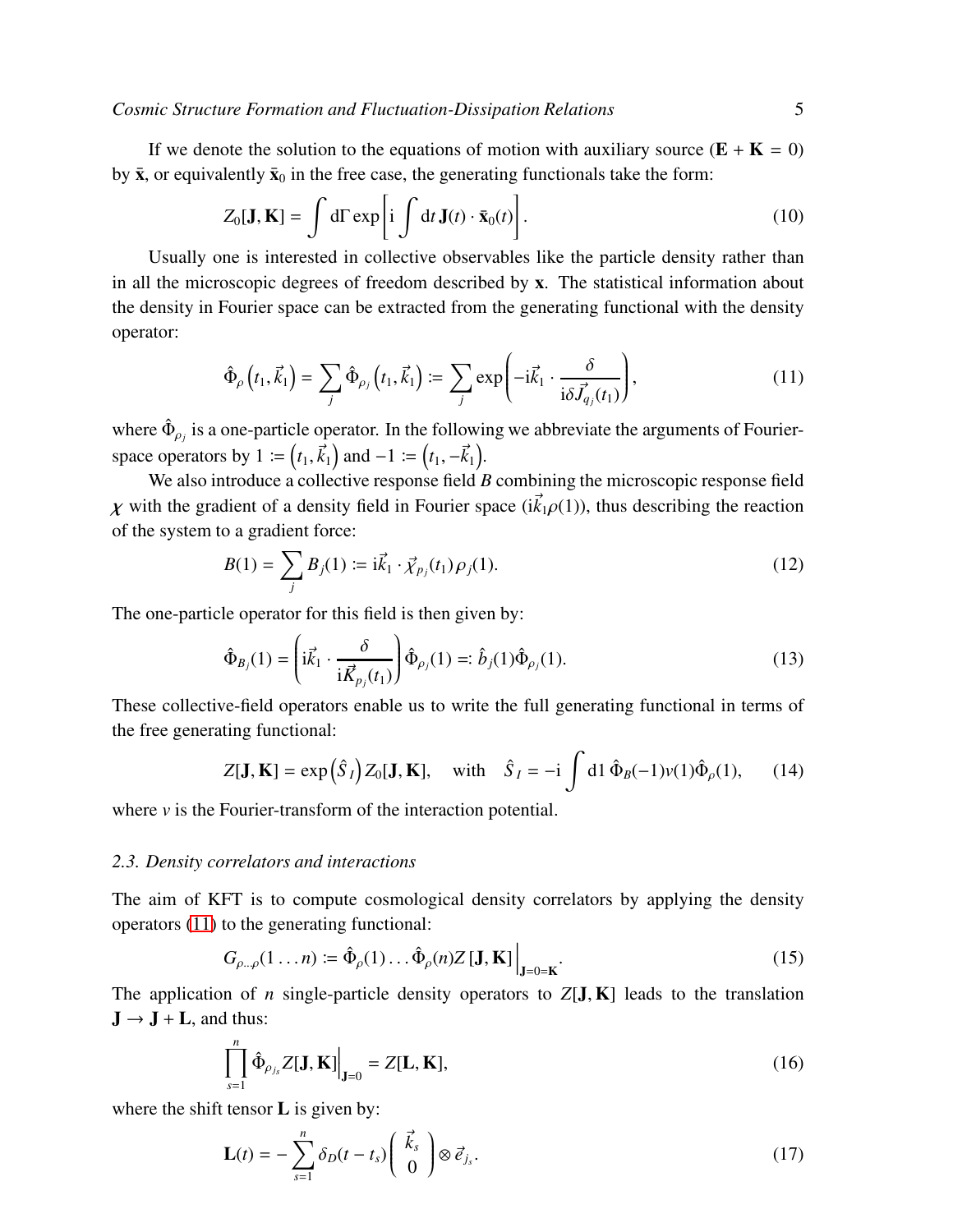Density correlators are thus given by *Z*[L, 0]. The full generating functional is, however, not tractable in an analytic fashion. The result [\(14\)](#page-4-1) allows for two different ways of computing density correlators in KFT. We can either apply the density operators to the free generating functional and include the interactions by expanding the exponential in [\(14\)](#page-4-1), or we approximate the full solutions  $\bar{x}$  appropriately and work with the full generating functional. We briefly discuss both methods in the following.

If we want to work with the free generating functional we have to define at first what we mean by 'free'. If we decompose the Hamiltonian [\(3\)](#page-2-2) into a free and an interacting part,  $H = H_0 + H_I$ :

<span id="page-5-3"></span>
$$
H_0 := \frac{\vec{p}^2}{2}, \quad H_I := h\frac{\vec{p}^2}{2} + gv, \quad h := \frac{1}{g} - 1,\tag{18}
$$

then the solution to the free equation of motion with auxiliary source  $\bf{K}$  is given by:

<span id="page-5-1"></span>
$$
\vec{q}_j(t) = \vec{q}_j^{(i)} + g_{qp}(t, 0)\vec{p}_j^{(i)} + \int dt' G_{qp}^{(\text{ret})}(t, t')\vec{K}_{p_j}(t'),\tag{19}
$$

$$
\vec{p}_j(t) = g_{pp}(t,0)\vec{p}_j^{(i)} + \int dt' G_{pp}^{(\text{ret})}(t,t')\vec{K}_{p_j}(t'),
$$
\n(20)

where we neglected the  $\vec{K}_{q_j}$  since they are not acted upon by the response operator [\(13\)](#page-4-2). We also defined the propagator components[‡](#page-5-0):

<span id="page-5-2"></span>
$$
g_{qp}(t,t') = t - t', \quad g_{pp}(t,t') = 1, \quad G_{qp/pp}^{(\text{ret})}(t,t') \coloneqq g_{qp/pp}(t,t')\Theta(t-t'). \tag{21}
$$

Since  $t = D_+ - D_+^{(i)}$  this choice of 'free motion' is equivalent to the Zeldovich approximation and thus contains already part of the interactions. The 'remainder' of the interactions is introduced perturbatively via the interaction operator [\(14\)](#page-4-1). An application of a one-particle response operator  $\hat{b}_{j_r}$  on the generating functional  $Z_0[L, K]$  gives the response factor  $b_{j_r}$ :

$$
\hat{b}_{j_r}(r)Z_0[\mathbf{L}, \mathbf{K}] = \mathbf{i} \sum_{s=1}^{l} G_{qp}^{(\text{ret})}(t_s, t_r) \vec{k}_r \vec{k}_s \delta_{j_r j_s} Z_0[\mathbf{L}, \mathbf{K}] =: b_{j_r}(r)Z_0[\mathbf{L}, \mathbf{K}].
$$
 (22)

At order *m* in the interaction operator [\(14\)](#page-4-1) we have to apply *m* response operators and *m* additional density operators. So the most general object we have to consider in this scope is the correlator of *m* response fields and  $l = m + n$  density fields computed from  $Z_0[\mathbf{J}, \mathbf{K}]$ :

$$
G_{B_{j'_1}...B_{j'_m}\rho_{j_1}...\rho_{j_l}}^{(0)}(1'\ldots m'1\ldots l)=\left(\prod_{r=1}^m b_{j_r}(r)\right)Z_0[\mathbf{L},0].
$$
\n(23)

It remains to compute the density correlator  $Z_0[\mathbf{L}, 0]$  from [\(10\)](#page-4-3):

$$
Z_0[\mathbf{L}, 0] = \int d\Gamma e^{i\vec{L}_{q_j} \cdot \vec{q}_j^{(i)} + i\vec{L}_{p_j} \cdot \vec{q}_j^{(i)}},
$$
  
=  $V^{-N} \int d\mathbf{q}^{(i)} \exp\left(-\frac{1}{2} \vec{L}_{p_j}^{\top} C_{p_j p_k} \vec{L}_{p_k} + i\vec{L}_{q_j} \cdot \vec{q}_j^{(i)}\right),$  (24)

where we introduced the spatial and momentum shift tensors:

$$
\vec{L}_{q_j} = -\sum_s \vec{k}_s \otimes \vec{e}_{j_s}, \quad \vec{L}_{p_j} = -\sum_s g_{qp}(t_s, 0)\vec{k}_s \otimes \vec{e}_{j_s}, \tag{25}
$$

<span id="page-5-0"></span>‡ In this work, the letter *G* denotes correlation functions, see [\(15\)](#page-4-4), as well as Green's functions, however their different index structure should prevent confusion.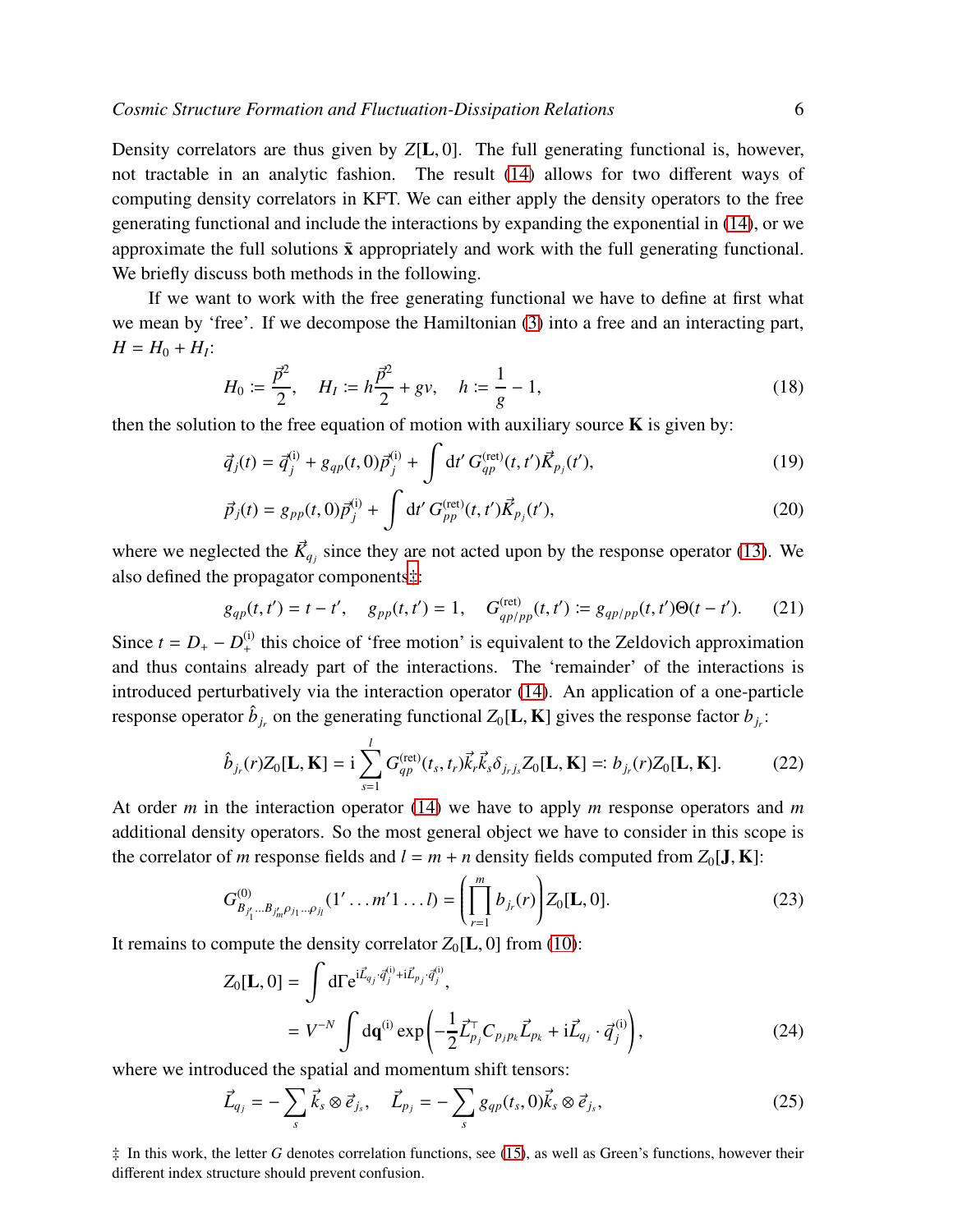and we integrated over the initial momenta. The momentum correlations  $C_{p_j p_k}$  depend only on the relative particle separations  $\vec{r}_{jk} = \vec{q}_j^{(i)} - \vec{q}_k^{(i)}$  $\chi_k^{(1)}$ . This allows us to write  $Z_0[\mathbf{L}, 0]$  in the form:

<span id="page-6-0"></span>
$$
Z_0[\mathbf{L},0] = V^{-l}(2\pi)^3 \delta_D \left( \sum_j \vec{L}_{q_j} \right) P_2(\mathbf{L}) \prod_j P_1 \left( L_{p_j} \right), \tag{26}
$$

where we introduced the one- and two-particle factors  $P_1(L_{p_j})$  and  $P_2(L)$  as

<span id="page-6-4"></span>
$$
P_1(L_{p_j}) := \exp\left(-\frac{\sigma_1^2}{6}\vec{L}_{p_j}^2\right),
$$
  
\n
$$
P_2(\mathbf{L}) := \int \left(\prod_{j=2}^l d^3 \vec{r}_{j1}\right) \exp\left(-\frac{1}{2} \sum_{j \neq k} \vec{L}_{p_j}^{\top} C_{p_j p_k} \vec{L}_{p_k} + i \vec{L}_{q_j} \cdot \vec{r}_{j1}\right).
$$
 (27)

As already discussed in Section [2.1](#page-2-3) the free theory contains two competing processes, diffusion due to the initial momentum variance  $\sigma_1^2/3$  of every particle seen on its own and accumulation of structure due to the conditional probability  $C_{p_j p_k}$  between the momenta of different particles. This becomes more explicit in [\(26\)](#page-6-0), where the one-particle factors  $P_1(\vec{L}_{p_j})$  describe the diffusion of particle *j* and the two-particle factor  $P_2(L)$  describes the accumulation of structure due to the conditional probability  $C_{p_j p_k}$  between two particles.

We now discuss an alternative approach presented in detail in [\[3\]](#page-27-2) approximating the solutions to the full equations of motion in the Born approximation. The full equations of motion following from the Hamiltonian [\(3\)](#page-2-2) are given by:

<span id="page-6-3"></span>
$$
\ddot{\vec{q}}_j = -\frac{\dot{g}}{g}\dot{q}_j - \nabla_{q_j}v. \tag{28}
$$

We again want to write the solution of this equation in the following form:

<span id="page-6-1"></span>
$$
\vec{q}_j(t) = \vec{q}_j^{(i)} + g_{qp}(t, 0)\vec{p}_j^{(i)} + \int_0^t dt' g_{qp}(t, t')\vec{f}_j(t').
$$
\n(29)

In [\[10\]](#page-27-9) a propagator of the form:

<span id="page-6-2"></span>
$$
g_{qp}(t, t') := \int_{t'}^{t} d\bar{t} e^{h(t') - h(t')}
$$
 (30)

was proven to be particularly useful for the study of cosmic structure formation as it contains an even larger part of the interactions than the Zel'dovich propagator. Substituting the solution [\(29\)](#page-6-1) with the improved Zel'dovich propagator [\(30\)](#page-6-2) into the equation of motion [\(28\)](#page-6-3) shows that the force kernel  $\vec{f}_j(t)$  in [\(29\)](#page-6-1) has the form:

$$
\vec{f}_j = \frac{\dot{g}}{g} h \dot{\vec{q}}_j - \nabla_{q_j} v. \tag{31}
$$

Substituting the solution [\(29\)](#page-6-1) into the full generating functional [\(10\)](#page-4-3) gives the density correlations:

$$
Z[\mathbf{L},0] = e^{-\sum_{j} \bar{F}_{j}(t)} Z_{0}[\mathbf{L},0],
$$
\n(32)

where

$$
\bar{F}_j(t) := \mathbf{i} \int_0^t \mathrm{d}t' \, \vec{L}_{p_j}(t') \cdot \vec{f}_j(t') =: \int_0^t \mathrm{d}t' \, F_j(t, t'). \tag{33}
$$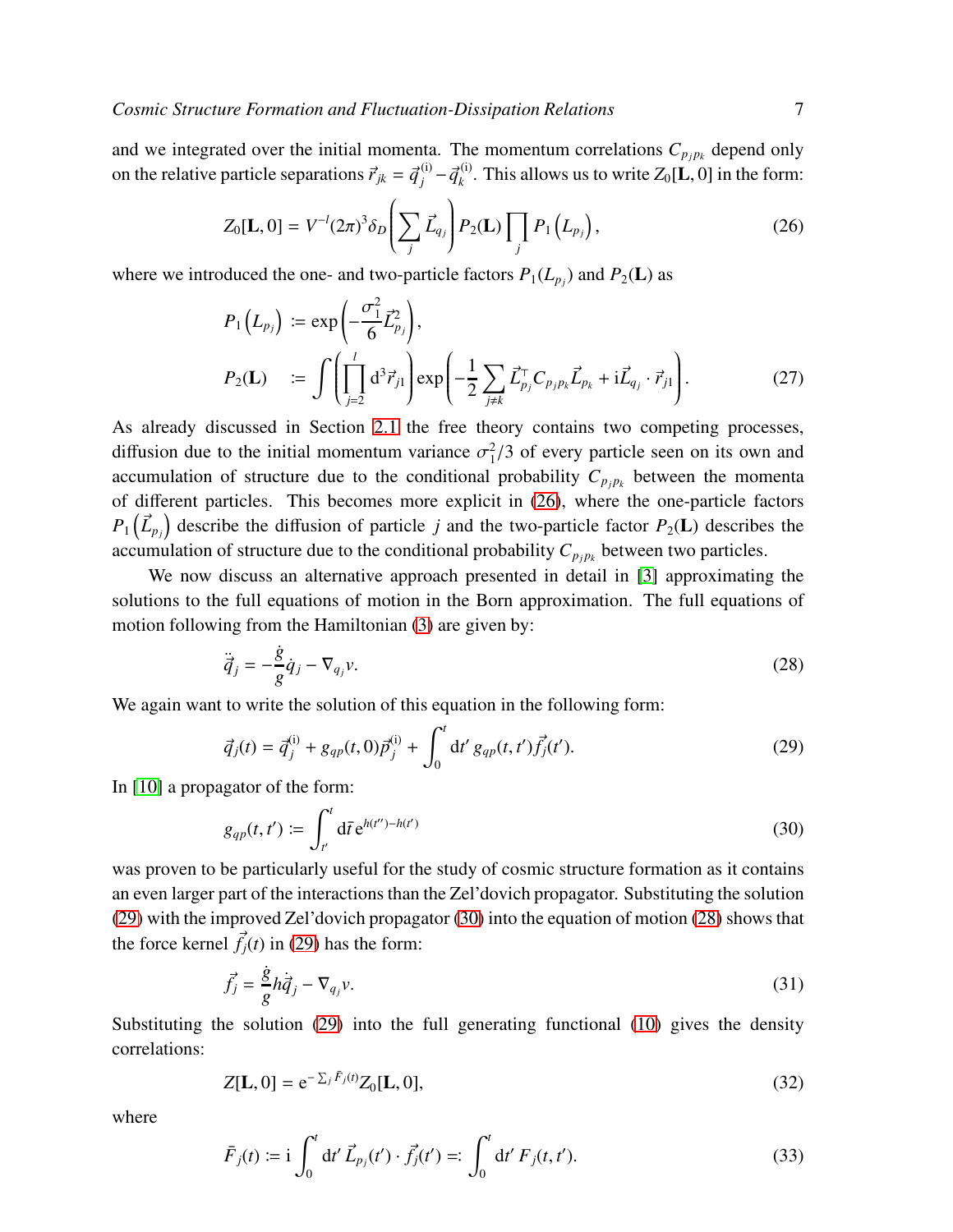It was shown in [\[3\]](#page-27-2) that the function  $F(t, t') \coloneqq \sum_j F_j(t, t')$  in the case of the power spectrum, i.e.  $n = 2$ , can be averaged and approximated in the spirit of the Born approximation:

$$
\langle F(t,t')\rangle = 2g_{qp}(t,t')A(t')\left[1+k^3\int_0^\infty \frac{y^2\mathrm{d}y}{(2\pi)^2}\bar{P}_\delta(ky,t')J(y)\right],\tag{34}
$$

where

$$
A(t) := h \frac{\dot{g}}{g} \frac{\dot{g}_{qp}(t, t')}{g_{qp}(t, t')} - \frac{3}{2} \frac{a}{g^2},
$$
  
\n
$$
J(y) := 1 + \frac{1 - y^2}{2y} \ln \frac{1 + y}{|1 - y|},
$$
  
\n
$$
\bar{P}_{\delta}(k, t) := e^{-\frac{\sigma_1^2}{3}k^2 g_{qp}^2(t, 0)} g_{qp}^2(t, 0) P_{\delta}^{(i)}(k),
$$
\n(35)

with the initial density power spectrum  $P_{\delta}^{(i)}$  $\delta^{(1)}$ . In [\[3\]](#page-27-2) it is shown that an approximation of the full power spectrum in this approach is in remarkable agreement with the power spectrum from N-body simulations, with relative deviations being of order  $\approx 15\%$  up to a wavenumber of  $k \le 10 h \, \text{Mpc}^{-1}$ .

#### *2.4. Factorization*

We have not explained yet how  $Z_0[L, 0]$  can be treated. We have shown in [\[2\]](#page-27-1) that, by introducing the internal wave vectors  $\vec{k}_{ab}$  for  $a > b$  and  $a = 3, \ldots, l$ , the two-particle term can be factorized into a single, numerically tractable integral of standard form:

$$
P_2(\mathbf{L}) = \left(\prod_{2 \le b < a}^{l} \int d^3 \vec{k}_{ab}\right) \prod_{1 \le k < j}^{l} \left[\Delta_{jk} \left(\vec{k}_{jk}\right) + \mathcal{P}_{jk} \left(\vec{k}_{jk}\right)\right],\tag{36}
$$

where we defined the wave vectors  $\vec{k}_{i1}$  for  $j = 2, \ldots, l$  as:

$$
\vec{k}_{j1} := \vec{L}_{q_j} - \sum_{r=2}^{j-1} \vec{k}_{jr} + \sum_{r=j+1}^{l} \vec{k}_{rj}.
$$
 (37)

Furthermore, we introduced the Dirac-delta term:

$$
\Delta_{jk} \coloneqq (2\pi)^3 \delta_D(\vec{k}_{jk}) \tag{38}
$$

and the function

$$
\mathcal{P}_{jk} = \int \mathrm{d}\vec{r}_{jk} \left( e^{g_{qp}^2(t,0)k_{jk}^2 \left( a_{\parallel} \lambda^{\parallel} + a_{\perp} \lambda^{\perp} \right)} - 1 \right) e^{i \vec{k}_{jk} \vec{r}_{jk}}.
$$
\n(39)

The exponent inside the parentheses is a decomposed version of the quadratic form  $\vec{L}_{p_j}^{\top}C_{p_jp_k}\vec{L}_{p_k}$  appearing in the two-particle term [\(27\)](#page-6-4):

$$
\vec{L}_{p_j}^{\top} C_{p_j p_k} \vec{L}_{p_k} = -\vec{L}_{p_j}^{\top} \pi_{jk}^{\parallel} \vec{L}_{p_k} a_{\parallel} - \vec{L}_{p_j}^{\top} \pi_{jk}^{\perp} \vec{L}_{p_k} a_{\perp} =: g_{qp}^2(t, 0) \vec{k}_{jk}^2 \left( a_{\parallel} \lambda^{\parallel} + a_{\perp} \lambda^{\perp} \right), \quad (40)
$$

where we defined  $\lambda_{jk}^{\parallel}$  and  $\lambda_{jk}^{\perp}$  implicitly and used the projectors parallel  $\pi_{jk}^{\parallel} := \hat{k}_{jk} \otimes \hat{k}_{jk}$  and perpendicular  $\pi_{jk}^{\perp} := \mathcal{I}_3 - \pi_{jk}^{\parallel}$  to the unit vector  $\hat{k}_{jk}$  in the direction of  $\vec{k}_{jk}$ .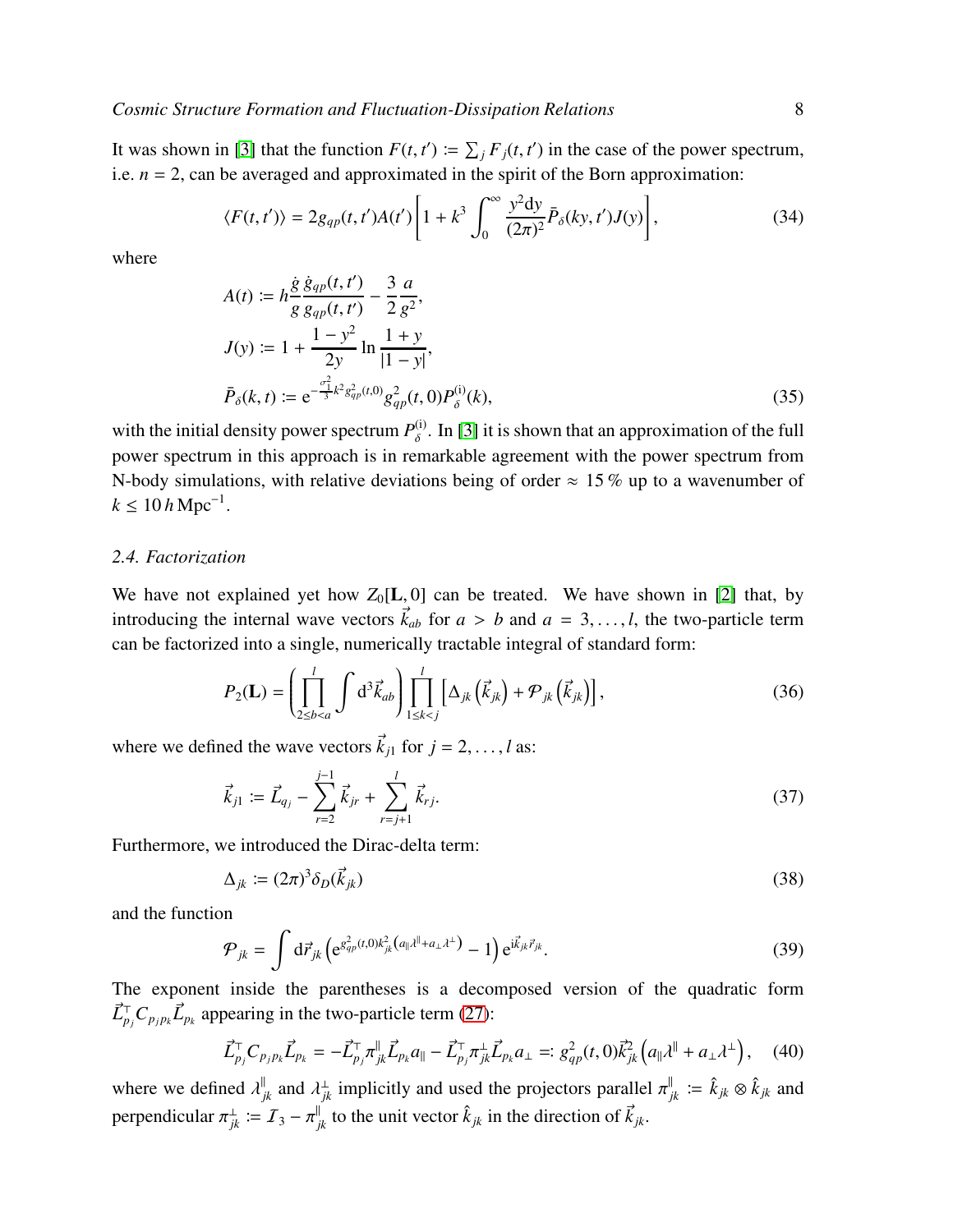The function  $P_{jk}$  acquires an intuitive meaning when considering its limit for large scales or early times  $(g_{qp}^2(t,0)k_{jk}^2 \ll 1)$ . It was proven in [\[2\]](#page-27-1) that, in this limit,  $\mathcal{P}_{jk}$  is linear in the initial power spectrum:

<span id="page-8-3"></span>
$$
\mathcal{P}_{jk} \approx -g_{qp}^2(t,0)\lambda_{jk}^{\parallel} P_{\delta}^{(i)}\left(k_{jk}\right). \tag{41}
$$

For the free two-point function, i.e. the free power spectrum,  $\lambda_{21}^{\parallel} = -1$  showing that, in this case,  $\mathcal{P}_{21}$  reduces to the linearly evolved power spectrum on large scales or early times. Thus, we can interpret  $P_{ik}$  as a generalization of the linearly evolved power spectrum which takes the full non-linear coupling of free trajectories by initial momentum correlations into account. Crucially, the function  $P_{jk}$  can be quickly evaluated numerically using e.g. a Levin collocation scheme [\[2,](#page-27-1) [11,](#page-27-10) [12,](#page-27-11) [13\]](#page-27-12).

#### <span id="page-8-0"></span>3. Time derivatives of correlation functions

We have seen in the last Section that in the free theory we have two physical processes governing cosmic structure formation, i.e. diffusion due to the initial momentum variance  $\sigma_1^2$  $^{2}_{1}/3$  and accumulation of structure due to the initial conditional probability  $C_{p_jp_k}$  between the momenta of two different particles. Including gravitational interactions into the theory adds a third process to cosmic structure formation, viz. the mutual gravitational attraction between two particles. In this section we treat the interactions in the fashion of the Born approximation as studied in [\[3\]](#page-27-2) and summarised in the last Section. So the non-linearly evolved density power spectrum is given by:

<span id="page-8-1"></span>
$$
P_{\rm nl}(t,k) = e^{-(\bar{F}(t))} e^{Q_D} \mathcal{P}_{21}, \quad \text{with} \quad Q_D := -\frac{\sigma_1^2}{3} g_{qp}^2(t,0) k^2 \tag{42}
$$

In this Section, the propagator  $g_{qp}(t, t')$  is always assumed to be the improved Zel'dovich propagator [\(30\)](#page-6-2).

We want to understand the effect that all three processes have on cosmic structure formation. Since they appear as factors in [\(42\)](#page-8-1), this is best done by examining the time derivative of the non-linear power spectrum. The time derivative of the power spectrum in the Born approximation [\(42\)](#page-8-1) is straightforward to compute:

<span id="page-8-4"></span>
$$
\partial_t P_{\rm nl}(k,t) = \left( D_t^{(1)} + D_t^{(2)} + D_t^{(I)} \right) P_{\rm nl}(k,t),\tag{43}
$$

where the operators  $D_t^{(1)}$  $_{t}^{(1)}, D_{t}^{(2)}$  $L_t^{(2)}$  and  $D_t^I$  are defined as time derivative operators acting only on the 1-particle factors, i.e. e<sup> $Q_D$ </sup>, the 2-particle factor, i.e.  $\mathcal{P}_{21}$ , and the interaction factor e<sup>- $\langle \bar{F}^{(t)} \rangle$ </sup> respectively.

The action of these time derivative operators on the non-linear power spectrum can be computed to be:

dh*F*¯(*t*)i

<span id="page-8-2"></span>
$$
D_t^{(1)}P_{\rm nl}(k,t) = -2\dot{g}_{qp}(t,0)g_{qp}(t,0)k^2\frac{\sigma_1^2}{3}P_{\rm nl}(k,t),\tag{44}
$$

$$
D_t^{(2)}P_{\rm nl}(k,t) = -2\dot{g}_{qp}(t,0)g_{qp}(t,0)k^2 e^{Q_D - \langle \bar{F}(t) \rangle} \int_q a_{\parallel} e^{-g_{qp}^2(t,0)k^2 a_{\parallel}} e^{i\vec{k}\vec{q}},\tag{45}
$$

$$
D_t^{(I)} P_{\rm nl}(k, t) = -\frac{\mathrm{d}\langle F(t) \rangle}{\mathrm{d}t} P_{\rm nl}(k, t),\tag{46}
$$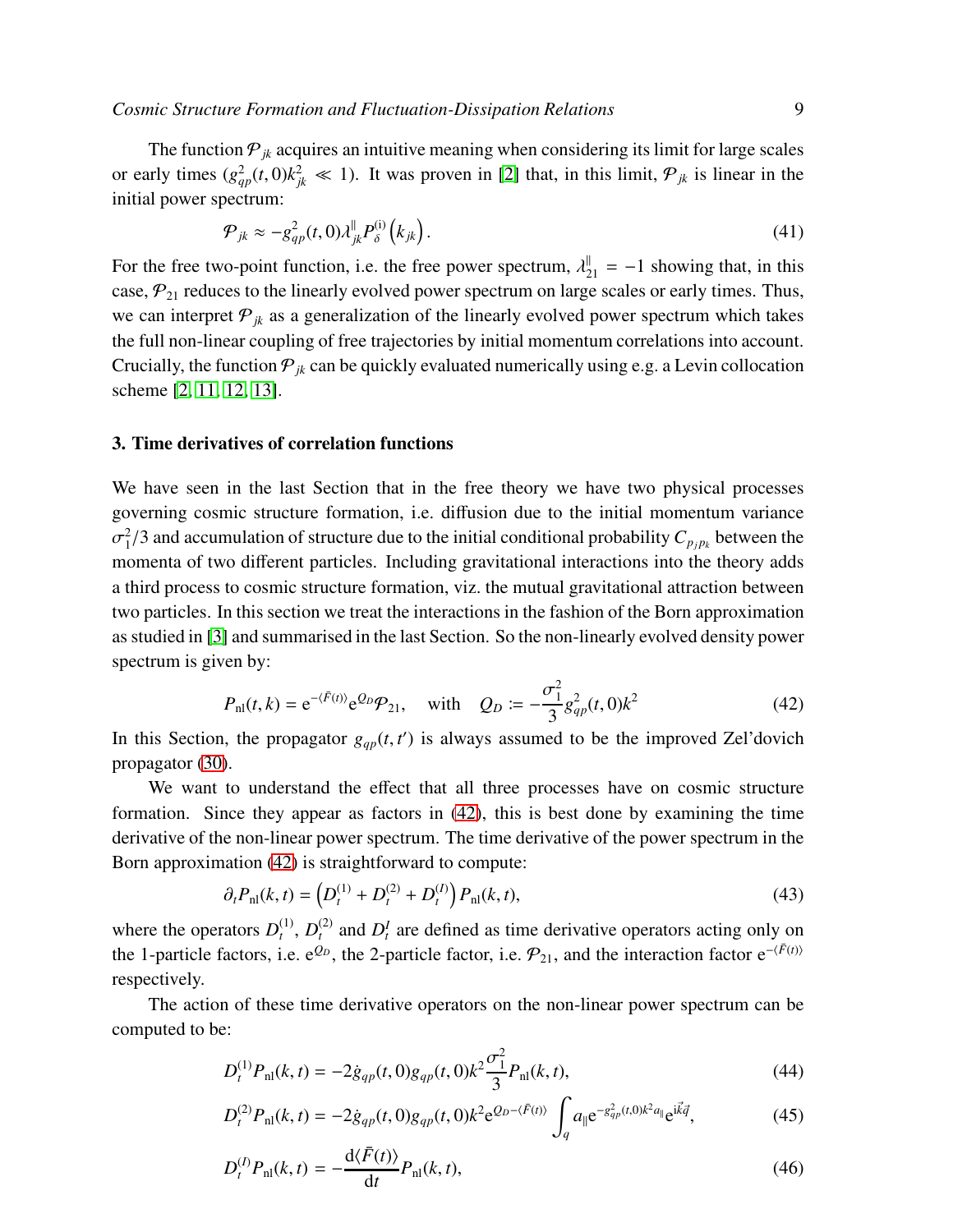where the derivative of the interaction factor is given by:

$$
\frac{\mathrm{d}\langle\bar{F}(t)\rangle}{\mathrm{d}t} = \int_0^t \mathrm{d}t' \frac{\mathrm{d}}{\mathrm{d}t} \langle F(t, t')\rangle. \tag{47}
$$

Note that the derivative of the boundary of the integral vanishes as  $\langle F(t,t) \rangle = 0$  since  $g_{qp}(t, t) = 0$ . The derivative of the integrand  $\langle F(t, t') \rangle$  does not vanish and becomes:

$$
\frac{\mathrm{d}}{\mathrm{d}t} \langle F(t, t') \rangle = 2 \dot{g}_{qp}(t, t') A(t') \left[ 1 + k^3 \int_0^\infty \frac{y^2 \mathrm{d}y}{(2\pi)^2} \bar{P}_\delta(ky) J(y) \right] \tag{48}
$$

In most of the following discussion we neglect the *k*-independent part of this term as it simply describes an overall rescaling of the spectrum and we are mostly interested in *k*-dependent features. For this purpose, we introduce the notations  $\hat{D}_t^{(I)}$  $L_t^{(I)}$  and  $\tilde{D}_t^{(I)}$  $t_t^{(I)}$  as differential operators acting only on the *k*-dependent and *k*-independent part of  $\langle F(t, t') \rangle$  respectively.

Similarly, the two-particle term [\(45\)](#page-8-2) contains the linear evolution of the power spectrum as well as additional contributions due to the fact that we consider the full non-linear coupling of free trajectories by initial momentum correlations, see [\(41\)](#page-8-3) and the discussion thereafter. In the following we are mostly interested in the latter part. Thus, we define:

<span id="page-9-0"></span>
$$
\hat{D}_{t}^{(2)}P_{\text{nl}}(k,t) := -2\dot{g}_{qp}(t,0)g_{qp}(t,0)k^{2}e^{-\langle\bar{F}(t)\rangle}\int_{q} a_{\parallel}\left(e^{Q_{D}-g_{qp}^{2}(t,0)k^{2}a_{\parallel}}-1\right)e^{i\vec{k}\vec{q}}
$$
\n
$$
= D_{t}^{(2)}P_{\text{nl}}(k,t) - e^{-\langle\bar{F}(t)\rangle}\partial_{t}P_{\text{lin}}(k,t), \tag{49}
$$

in this way we have subtracted the linear evolution times the Born factor  $e^{-\langle \bar{F}(t) \rangle}$ .

## *3.1. Balance between di*ff*usion and accumulation of structure*

In a first step we want to examine the one- and two-particle contributions, [\(44\)](#page-8-2) and [\(49\)](#page-9-0), describing the diffusion and accumulation of structure due to the initial conditions. Both contributions are depicted in Fig. [1](#page-10-0) as well as their sum and for comparison also the time derivative of the linearly evolved power spectrum  $g_{qp}^2(t, 0)P_\delta^{(i)}$  $\delta^{(1)}$ . We divided the one- and twoparticle contributions by the Born factor e<sup>- $\langle F(t) \rangle$ </sup> in order to make the curves independent of any shortcomings of the Born approximation on small scales. In this way the results are exact at any scale and it makes sense to depict them up to a wave number of  $k = 100 h \text{ Mpc}^{-1}$ .

We observe a remarkable balance between the one- and two-particle contributions on small scales as their sum is several orders of magnitude smaller than both terms individually. This balance originates from the Gaussian form of the cosmological initial conditions and is only possible because our formalism allows to take the full non-linear coupling of free trajectories due to the initial momentum correlations into account - accounting only for part of them would lead to a strong domination of diffusion. Any small violation of this balance would lead to either very strong diffusion, thus preventing any structure formation, or much stronger structure formation than currently observed (many orders of magnitude larger than the linear evolution). An interesting consecutive question for a future study is whether this observation could constrain initial non-Gaussianities.

The sum of the one- and two-particle contributions can be positive or negative, depending on the time we are looking at, see Fig. [2](#page-11-0) for its behaviour at different times. While we can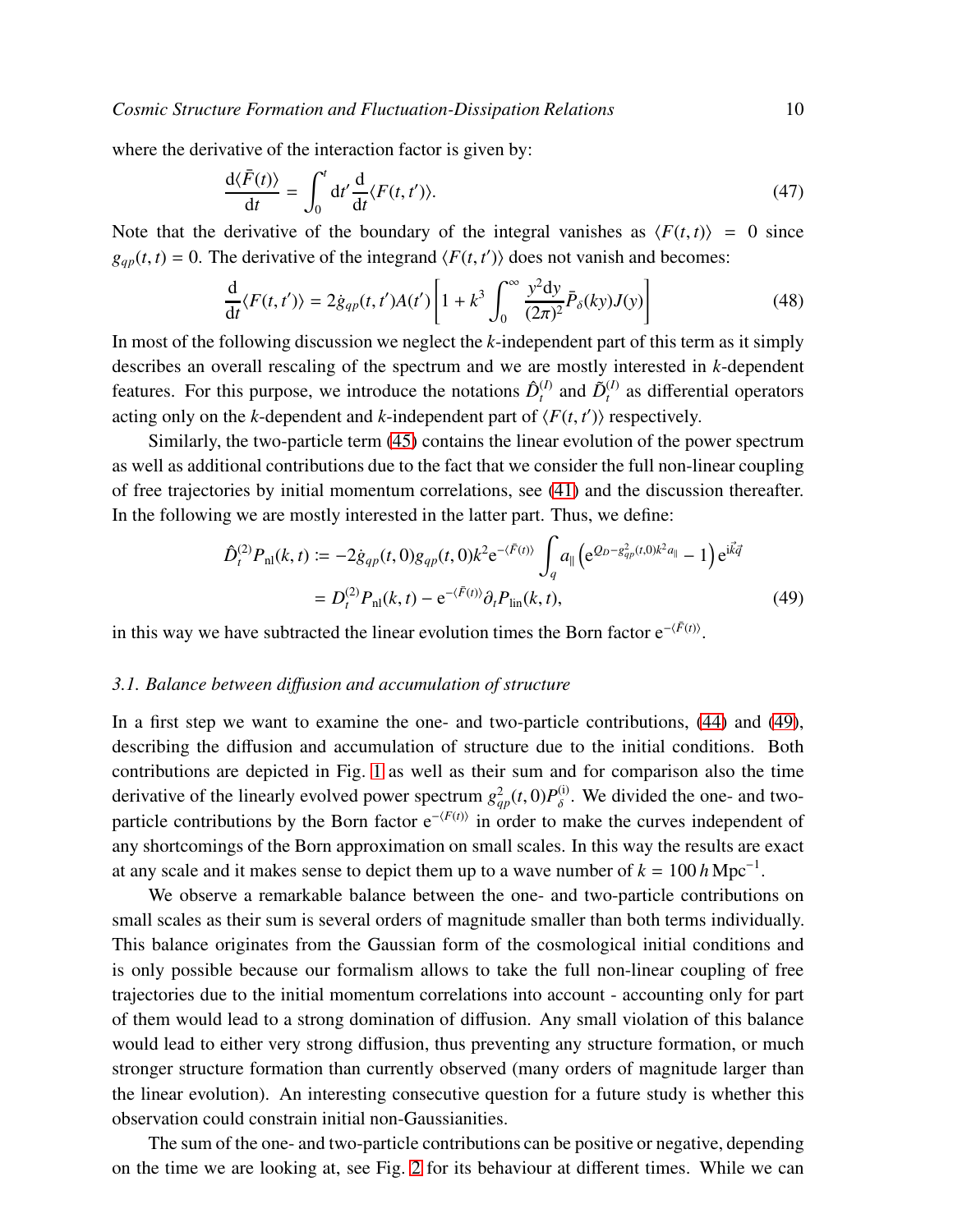

<span id="page-10-0"></span>Figure 1. The 1- and 2-particle contributions to the time derivative of the power spectrum (red and green respectively) as well as their sum (blue) at a scale factor of  $a = 1$ . Dashed lines denote negative values. The time derivative of the linearly evolved power spectrum is plotted in violet for comparison. The Born factor  $e^{-\langle F(t) \rangle}$  is divided out in order to make the result exact at arbitrary scales.

see at early times that this sum leads to some structure formation on small scales, diffusion dominates at late times where it results in a net diffusion effect.

# *3.2. Interactions and net di*ff*usion*

We now want to include the contributions from interactions [\(46\)](#page-8-2) into the picture. The time derivative of the power spectrum in the Born approximation, see [\(43\)](#page-8-4), is given by the net diffusion, i.e. the sum of the one- and two-particle contributions, now including the Born factor, the linear evolution times the Born factor, i.e. the part of the two-particle contributions which we neglected so far, see [\(49\)](#page-9-0), and the contributions from interactions  $\hat{D}_t^{(I)}P_{\text{nl}}$  and  $\tilde{D}_t^{(I)}P_{\text{nl}}$ . We depict these terms individually as well as their sum in Fig. [3.](#page-11-1) Also shown is the linear evolution for comparison. We observe that the time derivative of the *k*-independent part of the Born approximation is negligible on all scales. The time derivative of the linear power spectrum times the Born factor ensures that on large scales the linear evolution is reproduced and is also important for the non-linear evolution on small scales. The time derivative of the *k*-dependent part of the Born factor  $(\hat{D}_{t}^{(I)}P_{\text{nl}})$  follows the net diffusion closely on large scales, but has the opposite sign, on intermediate scales  $\hat{D}_t^{(I)}P_{\text{nl}}$  is bigger than the net diffusion and on small scales these two contributions again come quite close to each other in amplitude.

Before we can draw any further conclusions, it is important to check the reliability of the Born approximation by comparing our results with the time derivative of the power spectrum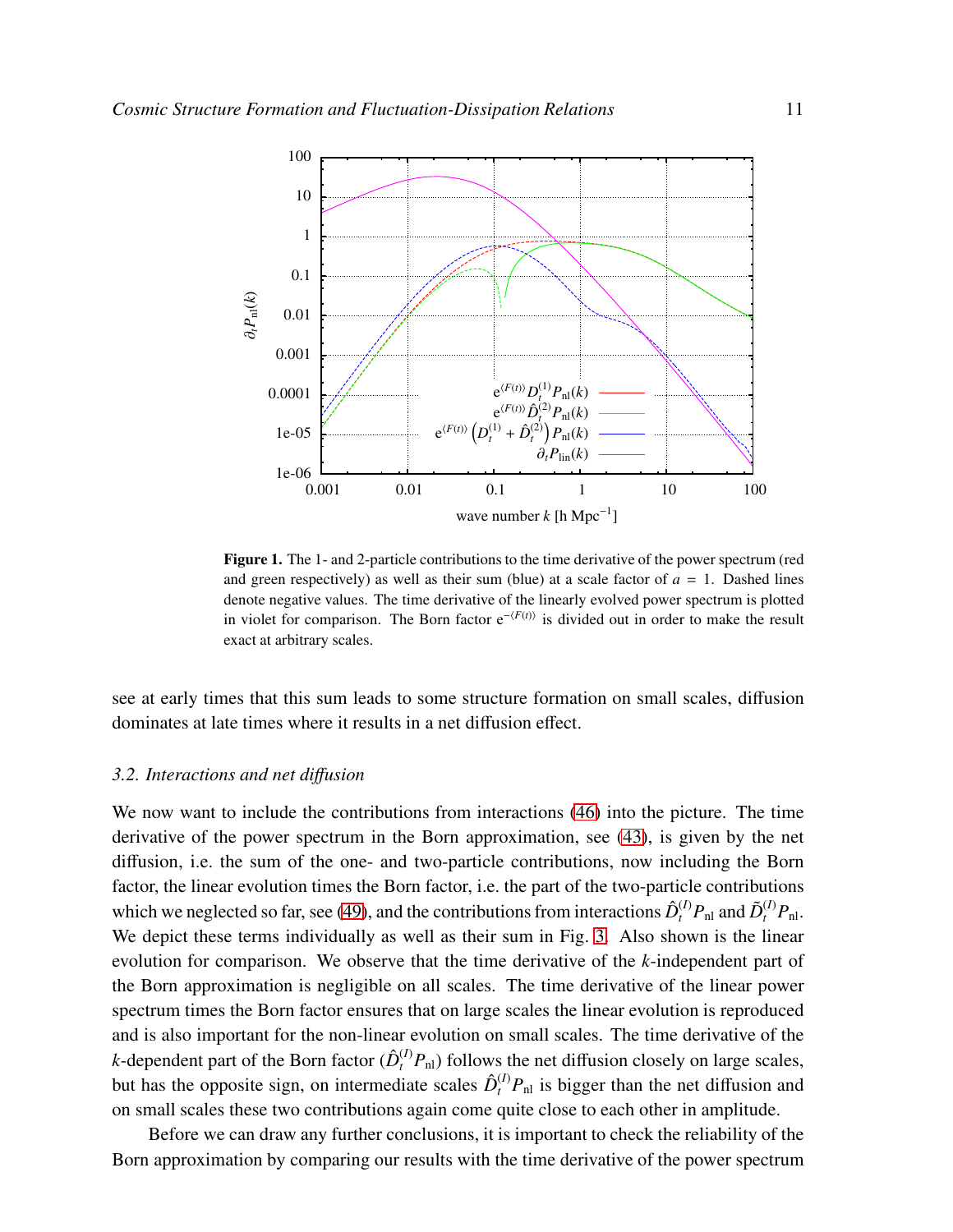

<span id="page-11-0"></span>Figure 2. The sum of the 1- and 2-particle contributions at different times. Negative values are indicated by dashed lines. The Born factor e<sup>- $\langle F(t) \rangle$ </sup> is divided out making the results exact at arbitrary scales.



<span id="page-11-1"></span>Figure 3. The time derivative of the power spectrum in the Born approximation (red) in comparison with the linear evolution (green). Furthermore, the individual contributions to the time derivative of the non-linear power spectrum are shown: net diffusion (blue), linear evolution times Born factor (light blue), derivative of the *k*-dependent (violet) and *k*independent (yellow) part of the Born factor. Dashed curves indicate negative values.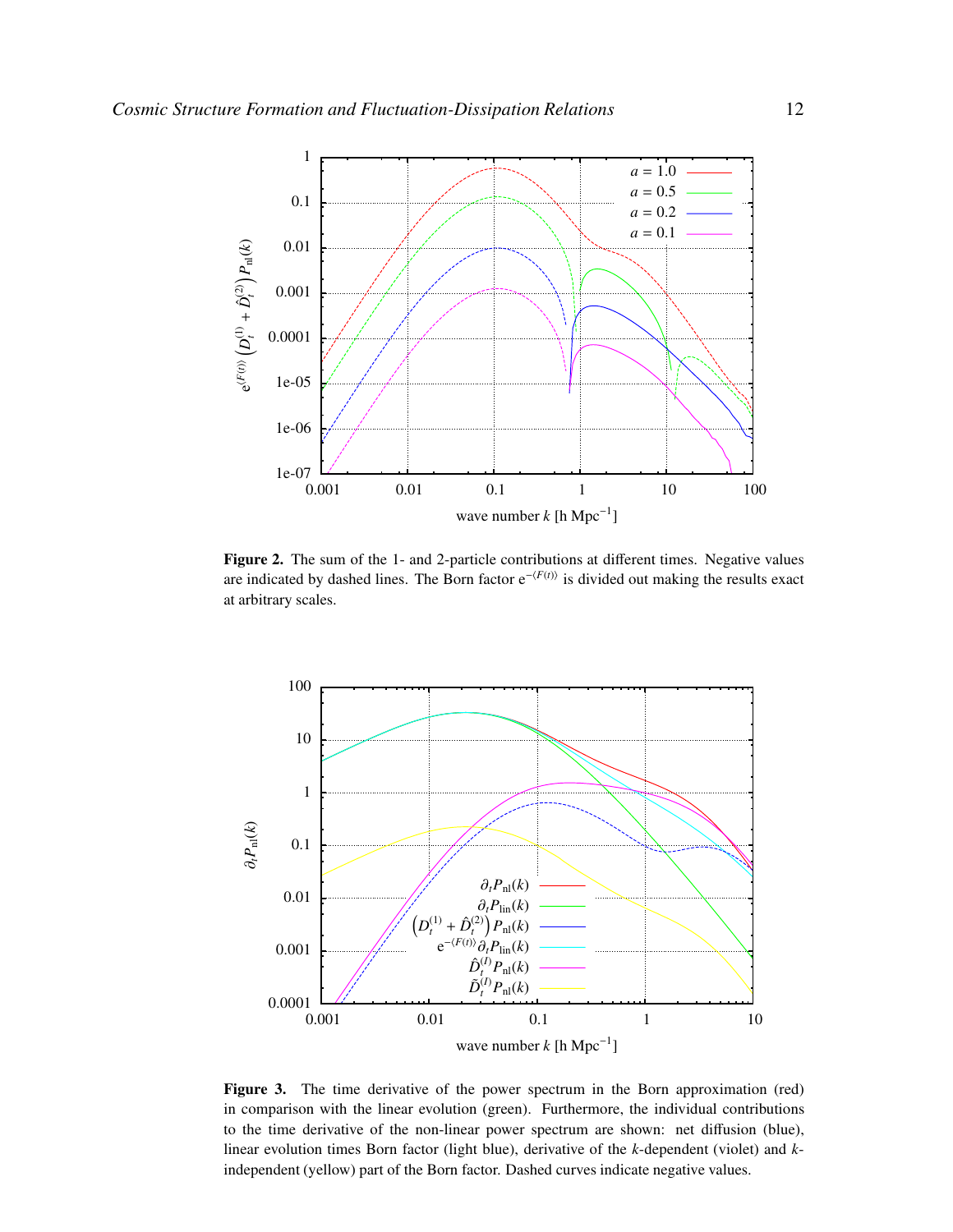

<span id="page-12-0"></span>Figure 4. The time derivative of the power spectrum in the Born approximation (blue) in comparison with results from simulations [\[14\]](#page-27-13) (red). The time derivative of the linear power spectrum is plotted for comparison in green. Solid lines represent results for the scale factor  $a = 1$ , dashed lines indicate  $a = 0.3$  and dashed-dotted lines  $a = 0.1$ .

obtained from *N*-body simulations [\[14\]](#page-27-13). We depict the result from the Born approximation [\(43\)](#page-8-4) in comparison to *N*-body simulations in Fig. [4](#page-12-0) for three choices of the scale factor  $a = 1, 0.3, 0.1$ . In Fig. [5](#page-13-0) we plot the relative difference between our results and *N*-body simulations for the same choices of the scale factor as well as the scales factors  $a = 0.9, 0.8$ which we discuss in more detail later on.

At first we discuss the results for the scale factor  $a = 1$  in Figs. [4](#page-12-0) and [5.](#page-13-0) When comparing the results in the Born approximation with simulations, we observe a qualitatively similar behaviour as in [\[3\]](#page-27-2) where the non-linear power spectrum [\(42\)](#page-8-1) was compared with simulations. The Born approximation is able to describe the non-linear structures up to a scale of  $k \sim 5 h \text{ Mpc}^{-1}$  to remarkable accuracy with the absolute value of the relative error being on average of the order of ∼ 15 % and never bigger than 25 %. On scales beyond  $k \sim 5 h \text{ Mpc}^{-1}$  the Born approximation falls strongly below the results from simulations.

Considering the evolution of the relative error in time we see that, as expected, the Born approximation predicts the early evolution  $(a = 0.1)$  reasonably well. However, the relative error is of order  $\sim$  30% for scale factors between  $a = 0.3$  and  $a = 0.9$  and on large scales the error does not increase monotonically with redshift. The curves for  $a = 0.3$  in Fig. [4](#page-12-0) show that the Born approximation fails to predict the correct form for the onset of the non-linear structure at  $1 h \text{ Mpc}^{-1}$   $\le k \le 5 h \text{ Mpc}^{-1}$ . Notice that for  $k \ge 5 h \text{ Mpc}^{-1}$  and  $a = 0.3$  the magnitude of the relative error decreases again. This contradicts the intuition that a perturbative theory of structure formation should be accurate on linear and mildly non-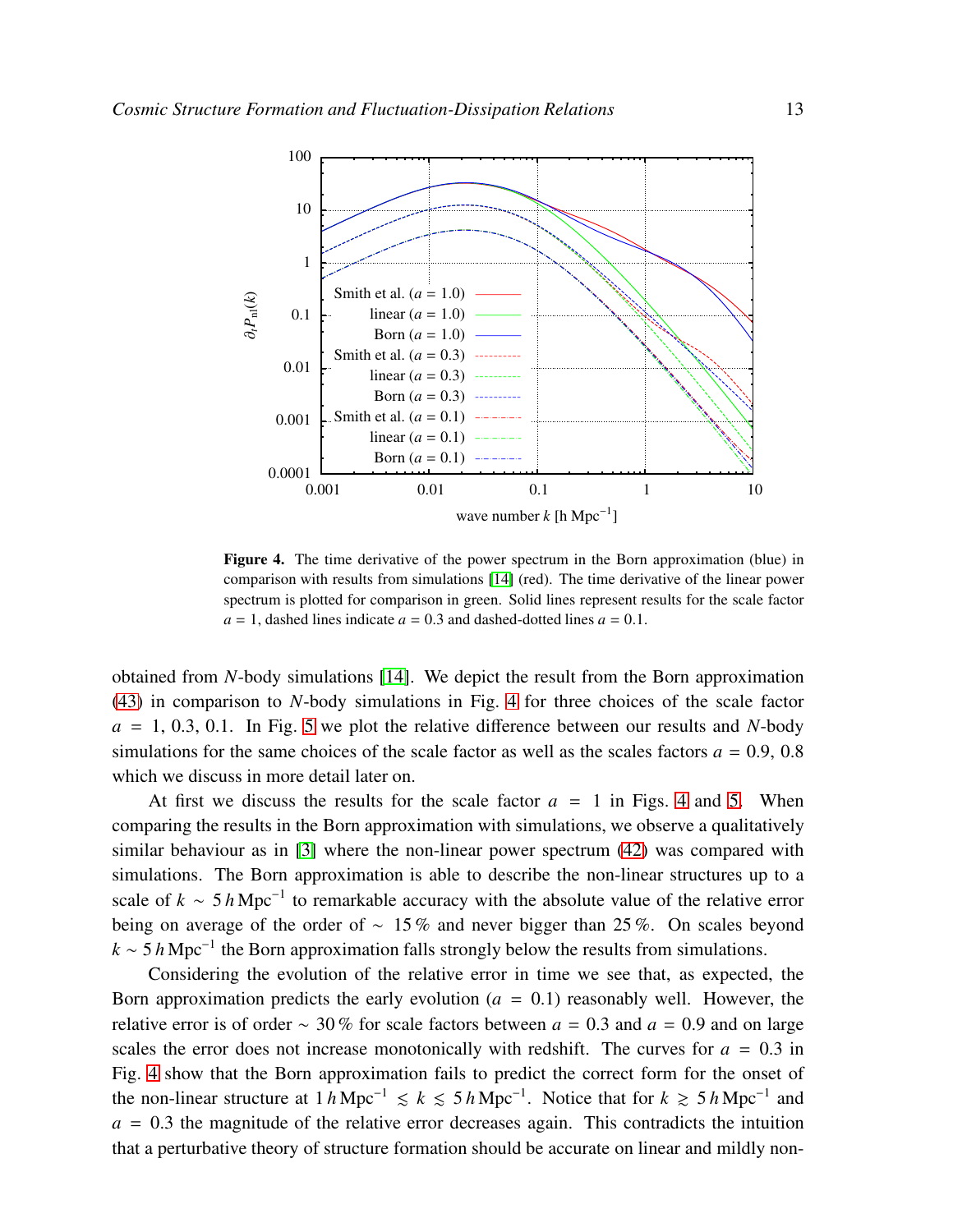

<span id="page-13-0"></span>Figure 5. The relative difference between the time derivative of the power spectrum in the Born approximation and in simulations for different choices of the scale factor.

linear scales, but should fail on highly non-linear scales. However, the Born approximation is a non-perturbative, but approximate approach to cosmic structure formation and it is not clear whether this intuition is reasonable in this case. The Born approximation seems to be especially well suited for the study of the late time non-linear evolution. The time evolution of the relative error needs to be studied in detail together with the reliability and limitations of the Born approximation in a future analysis.

For our purposes here it is merely important that the Born approximation at late times  $(a = 1, 0.9, 0.8)$  is in agreement with simulations at a level of  $\leq 30\%$  on scales up to  $k \sim 5 h \,\text{Mpc}^{-1}$ .

With these caveats in mind we want to analyse the processes of net diffusion  $\left(D_t^{(1)} + \hat{D}_t^{(2)}\right)$  $\binom{2}{t} P_{\text{nl}}$  and the *k*-dependent part of the interactions  $\hat{D}_{t}^{(I)}$  more closely. We plot the sum of both contributions relative to the net diffusion in Fig. [6.](#page-14-1) We observe that the two contributions become significantly closer in amplitude for late times. Notice that this tendency of the two terms to approach each other in amplitude is most notably visible on scales  $k < 5 h \text{ Mpc}^{-1}$  where the Born approximation is in reasonably good agreement with simulations. On large scales the two contributions seem to follow a close relationship.

These observations would need to be considered unnatural unless there is some mechanism relating the amplitude of both processes to each other. This motivates our analysis in the next Section where we indeed find a relation between interactions and diffusion in terms of fluctuation-dissipation relations.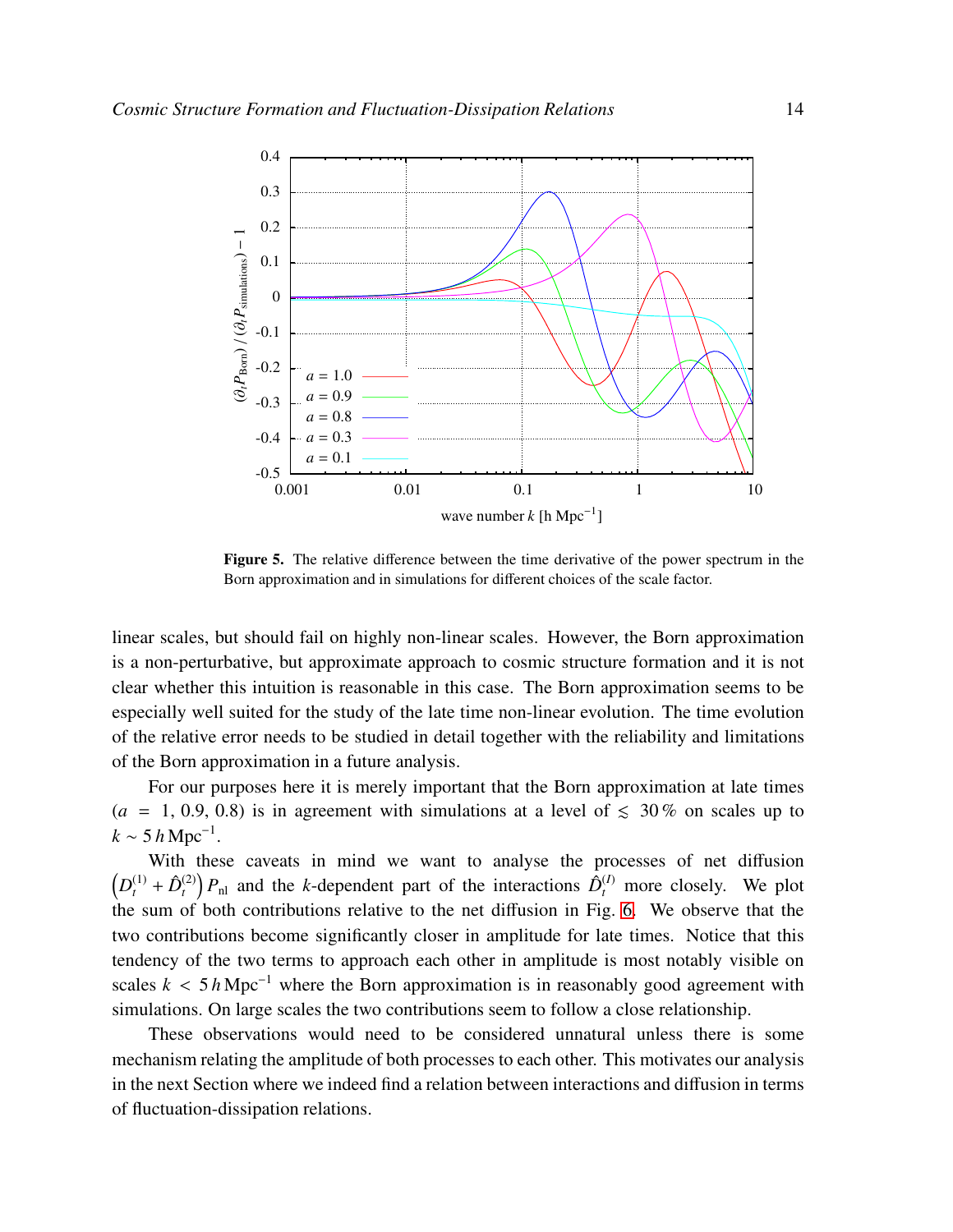

<span id="page-14-1"></span>Figure 6. The sum of the interaction term  $\hat{D}_{t}^{(I)}P_{\text{nl}}$  and the net diffusion  $(D_{t}^{(1)} + \hat{D}_{t}^{(2)})P_{\text{nl}}$  relative to the net diffusion for different scale factors.

# <span id="page-14-0"></span>4. Fluctuation-Dissipation Relations

In this Section we prove a fundamental connection between diffusion and interactions in terms of fluctuation-dissipation relations. We show that FDRs in KFT relate the process of diffusion with the reaction of the free system to an arbitrary gradient force. In this Section we work in the 'free' theory, where the trajectories of free particles are given by [\(19\)](#page-5-1) and [\(20\)](#page-5-1) for  $K = 0$ , the propagator is given by the Zel'dovich propagator [\(21\)](#page-5-2) and the reaction to the system to an arbitrary force  $\bf{K}$  is computed via the response operator [\(13\)](#page-4-2). This makes the relations independent of the interaction potential.

#### *4.1. Density autocorrelation*

In a first step we examine the single-particle density autocorrelation  $G_{\rho_j\rho_j}^{(0)}(12)$  in more detail. In this case the system is effectively a one-particle system and the initial probability distribution [\(5\)](#page-2-1) reduces to a Maxwellian velocity distribution:

$$
P\left(\vec{q}_j^{(i)}, \vec{p}_j^{(i)}\right) = \frac{V^{-1}}{\left(2\pi \frac{\sigma_1^2}{3}\right)^{3/2}} \exp\left(-\frac{3}{2\sigma_1^2} \vec{p}_j^{(i)2}\right).
$$
 (50)

Thus, the autocorrelation is purely described by the dissipative one-particle part  $P_1(L_{p_j})$  and two-particle factors are absent:

$$
G_{\rho_j\rho_j}^{(0)}(12) = V^{-1}(2\pi)^3 \delta_D \left(\vec{k}_1 + \vec{k}_2\right) P_1 \left(L_{p_j}\right). \tag{51}
$$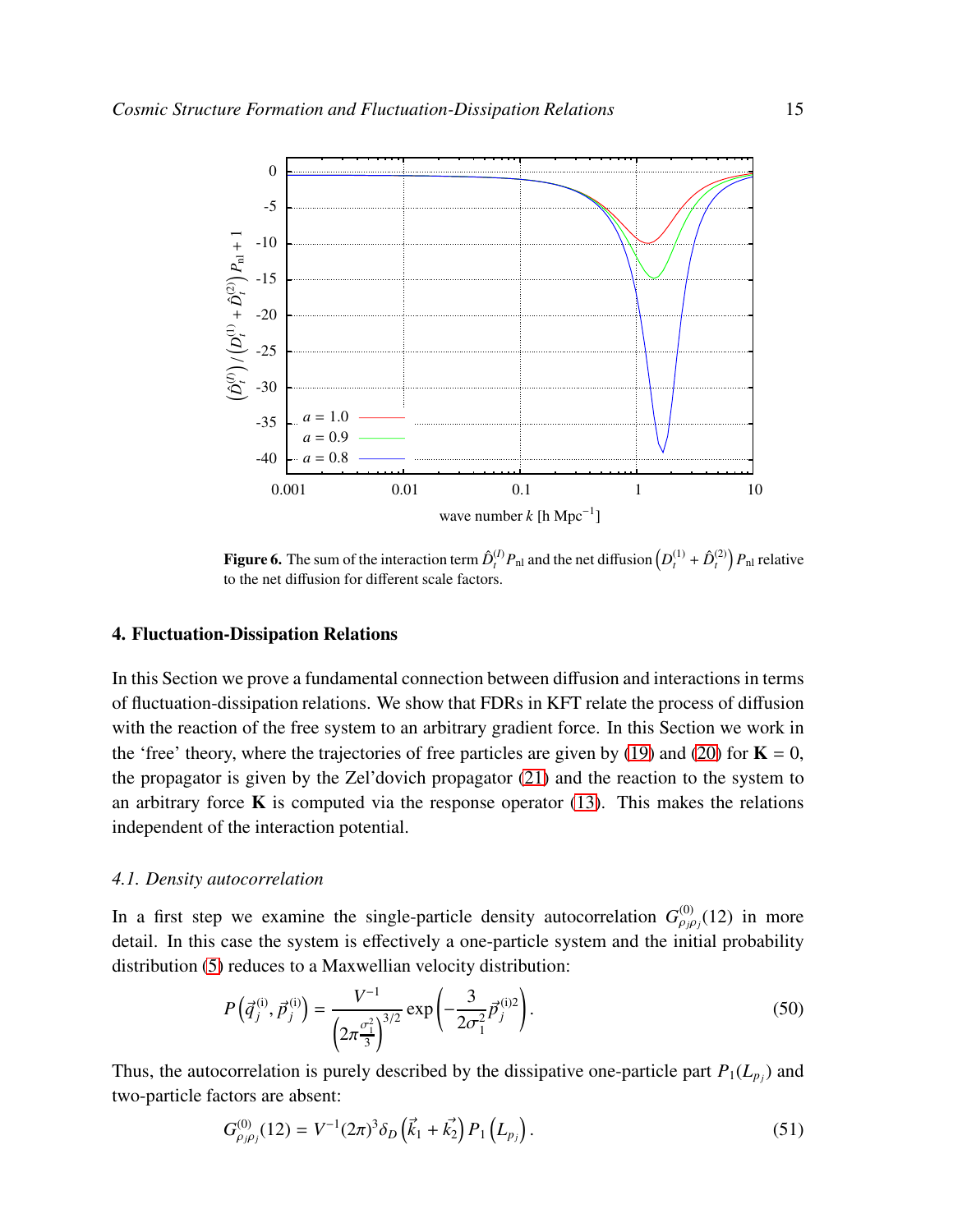The Dirac  $\delta$ -distribution reflects the homogeneity of the system and leads to the following form of the momentum shift vector  $\vec{L}_{p_1}$ :

<span id="page-15-2"></span>
$$
\vec{L}_{p_j} = -\vec{k}_1 g_{qp}(t_1, 0) - \vec{k}_2 g_{qp}(t_2, 0) = -\vec{k}_1 g_{qp}(t_1, t_2) = -\vec{k}_2 g_{qp}(t_2, t_1),
$$
\n(52)

which is invariant under time-translation in the case of Zel'dovich trajectories. Having determined  $\vec{L}_{p_j}$ , the time derivative of the autocorrelation can be computed:

<span id="page-15-3"></span>
$$
\frac{\partial}{\partial t_1} G^{(0)}_{\rho_j \rho_j}(12) = \frac{\sigma_1^2}{3} \vec{k}_1^2 g_{qp}(t_2, t_1) G^{(0)}_{\rho_j \rho_j}(12),\tag{53}
$$

where we used  $\partial_{t_1} g_{qp}(t_2, t_1) = -1$  for the Zel'dovich propagator.

This expression for the time derivative of the autocorrelation becomes most interesting when comparing it with the response function:

$$
G_{B_j \rho_j}^{(0)}(12) = b_{j_1}(1) G_{\rho_j \rho_j}^{(0)}(12) = -i G_{qp}^{(\text{ret})}(t_2, t_1) \vec{k}_1^2 G_{\rho_j \rho_j}^{(0)}(12). \tag{54}
$$

We can conclude:

<span id="page-15-0"></span>
$$
-iG_{B_{j}\rho_{j}}^{(0)}(12) = -\frac{3}{\sigma_{1}^{2}}\Theta(t_{2} - t_{1})\frac{\partial}{\partial t_{1}}G_{\rho_{j}\rho_{j}}^{(0)}(12). \tag{55}
$$

This relation between the response function and the time derivative of the autocorrelation has exactly the form of a fluctuation-dissipation relation.

We have multiplied the response field on the left-hand side of [\(55\)](#page-15-0) with −i because this is the correctly normalized response field measuring the reaction of the system to two-particle interactions as can be seen in [\(14\)](#page-4-1), where this factor also appears.

Fluctuation-dissipation relations are known to hold for many statistical systems [\[15\]](#page-27-14). For example, in classical linear response theory one considers a system in thermal equilibrium and examines the response of an observable  $O$  to a small perturbation away from equilibrium. This is measured by the response function  $\chi(t, t')$ . Using time-translation invariance in thermal equilibrium, the standard textbook result can be derived:

<span id="page-15-1"></span>
$$
\chi(t, t') = -\beta \Theta(t - t') \frac{\partial}{\partial t} \langle O(t)O(t') \rangle_{\text{eq}}.
$$
\n(56)

This result is remarkable as it tells us that the response of the system to a small perturbation is the same as the evolution of equilibrium correlations. Examination of the equilibrium systems thus gives information on non-equilibrium physics.  $\beta$  is here the inverse temperature, so comparison of [\(55\)](#page-15-0) and [\(56\)](#page-15-1) shows that in KFT  $\sigma_1^2$  $^{2}_{1}/3$  assumes the role of the temperature.

The FDR in KFT [\(55\)](#page-15-0) has the same mathematical form as the conventional FDR [\(56\)](#page-15-1). However, there are some significant physical differences between the relations since KFT is a theory far from equilibrium. We discuss this in Section [4.5](#page-20-0) in more detail, but at first we want to generalise the result [\(55\)](#page-15-0).

## *4.2. General density correlators*

Time translation invariance (TTI) is an important requirement for the validity of FDRs. In the case of the autocorrelation, TTI follows from homogeneity allowing us to write  $\vec{L}_{p_j}$  in the form [\(52\)](#page-15-2). If the structure of the correlator is not that simple, time-translation invariance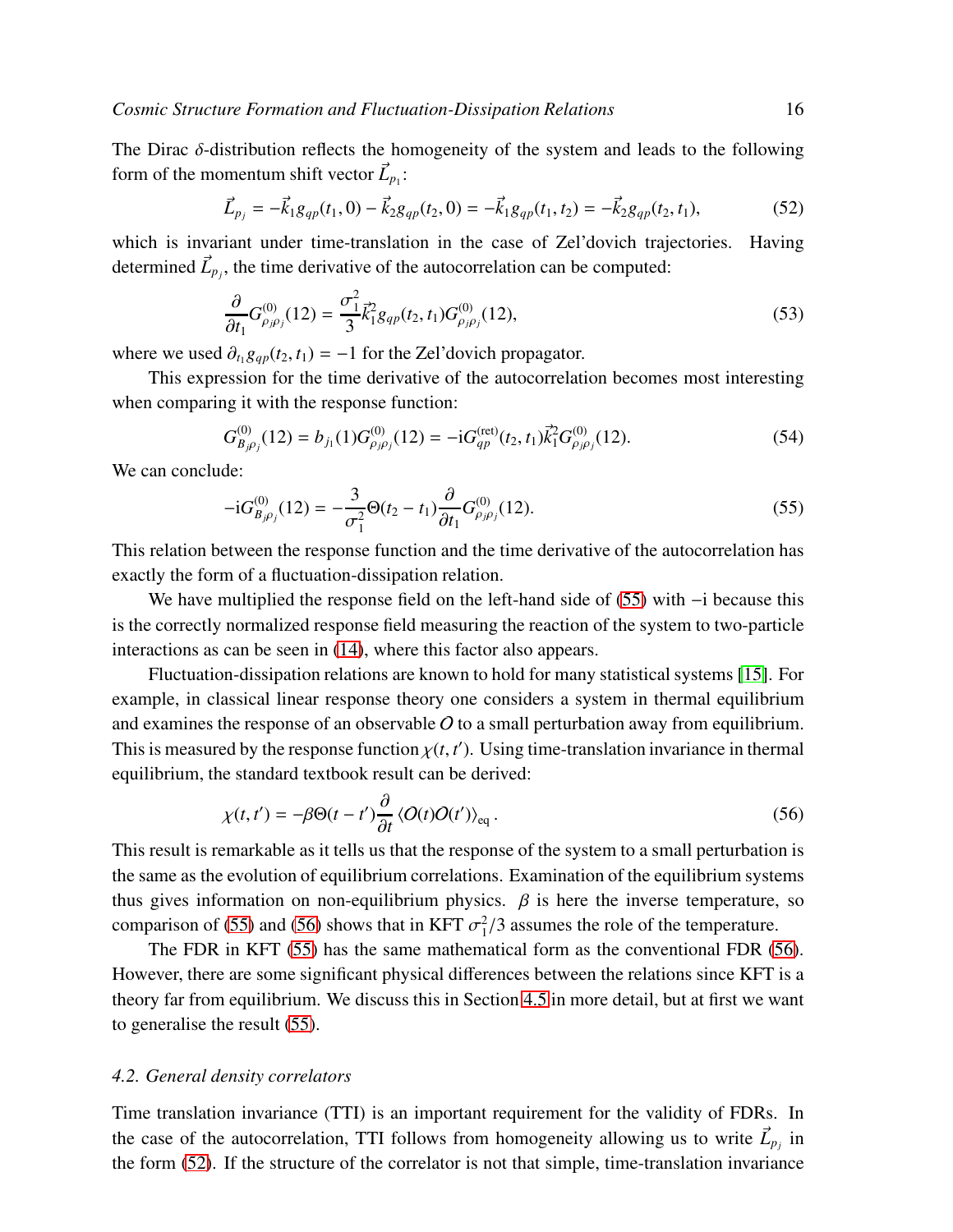might not hold for all momentum shift vectors  $\vec{L}_{p_j}$ . This leads to deviations from the FDR in its conventional form.

The most general density correlator  $Z_0[L, 0]$  has an arbitrary number  $n_i$  of density fields with particle index *j* and equivalently for any other particle index:

$$
Z_0[\mathbf{L},0] = G^{(0)}_{\rho_j...\rho_j\rho_k...\rho_k...}(1 \dots n_j 1' \dots n'_k \dots) =: G^{(0)}_{\rho_j...\rho_j...}(1 \dots n_j \dots).
$$
 (57)

We introduced the last term as an abbreviation which we use in the following. For this correlator, the momentum shift vector  $\vec{L}_{p_j}$  has the form:

$$
\vec{L}_{p_j} = -\sum_{s=1}^{n_j} \vec{k}_s g_{qp}(t_s, 0),
$$
\n(58)

where  $n_j$  is the number of applied density operators with particle index *j*. We split  $\vec{L}_{p_j}$  into a part respecting TTI and a part which breaks this invariance:

$$
\vec{L}_{p_j} = -\sum_{s=2}^{n_j} \vec{k}_s g_{qp}(t_s, t_1) + \Delta \vec{L}_{p_j}(t_1),
$$
\n(59)

where the time variable  $t_1$  is arbitrary so far and the TTI breaking part of  $\vec{L}_{p_j}$  is given by:

<span id="page-16-0"></span>
$$
\Delta \vec{L}_{p_j}(t_1) = -\sum_{s=1}^{n_j} \vec{k}_s g_{qp}(t_1, 0).
$$
\n(60)

We see that  $\Delta \vec{L}_{p_j}$  vanishes for any autocorrelation, where  $n_j$  is identical with the full number of applied density operators and statistical homogeneity thus ensures  $\sum_{s=1}^{n_j} \vec{k}_s = 0$ . In the general case, however,  $\Delta \vec{L}_{p_j}$  is non-zero and leads to a correction term in the fluctuation-dissipation relation. Analogous to the steps [\(53\)](#page-15-3) to [\(55\)](#page-15-0) we derive the relation:

$$
-i b_j(1) P_1(L_{p_j}) = -\left(\frac{3}{\sigma_1^2} \partial_{t_1} - i \Delta \vec{L}_{p_j}(t_1) \vec{k}_1\right) P_1(L_{p_j}), \qquad (61)
$$

where we assumed  $t_s > t_1$  for all  $1 < s \le n_j$  and  $t_1$  is now the time where we evaluate the response function. We see that breaking TTI leads to a violation of the FDR in its conventional form. The response factor on the left hand side measures the propagation of an inhomogeneity from  $t_1$  to the times  $t_s$ . However,  $P_1(L_{p_j})$  describes the diffusion from the initial time to the times  $t_s$ . Only if the modes satisfy  $\sum_{s=1}^{n_j} \vec{k}_s = 0$ , can we neglect the propagation of particle *j* from the initial time to  $t_1$ . Thus, in general, we have to subtract the diffusion taking place between the initial time and  $t_1$ , which is encoded in  $\Delta \vec{L}_{p_j}(t_1)$ .

In order to quantify the diffusion taking place between  $t_1$  and the times  $t_s$ , we introduce a covariant time derivative being invariant under time translation:

$$
\mathcal{D}_{t_1}^{(1,j)} \coloneqq D_{t_1}^{(1,j)} - \frac{\sigma_1^2}{3} \Delta \vec{L}_{p_j}(t_1) \vec{k}_1,\tag{62}
$$

where the operator  $D_t^{(1,j)}$  $t_t^{(1,j)}$  is defined as a time derivative acting only on the one-particle factor of particle *j*, i.e.  $P_1(\vec{L}_{p_j})$ . In terms of this time derivative, the FDR for a general density correlator, assuming  $t_s > t_1$  for all  $1 < s \le n_j$ , has the form:

$$
-iG_{B_j\rho_j\ldots\rho_j\ldots}^{(0)}(12\ldots n_j\ldots) = -\frac{3}{\sigma_1^2} \mathcal{D}_{t_1}^{(1,j)} G_{\rho_j\ldots\rho_j\ldots}^{(0)}(1\ldots n_j\ldots).
$$
 (63)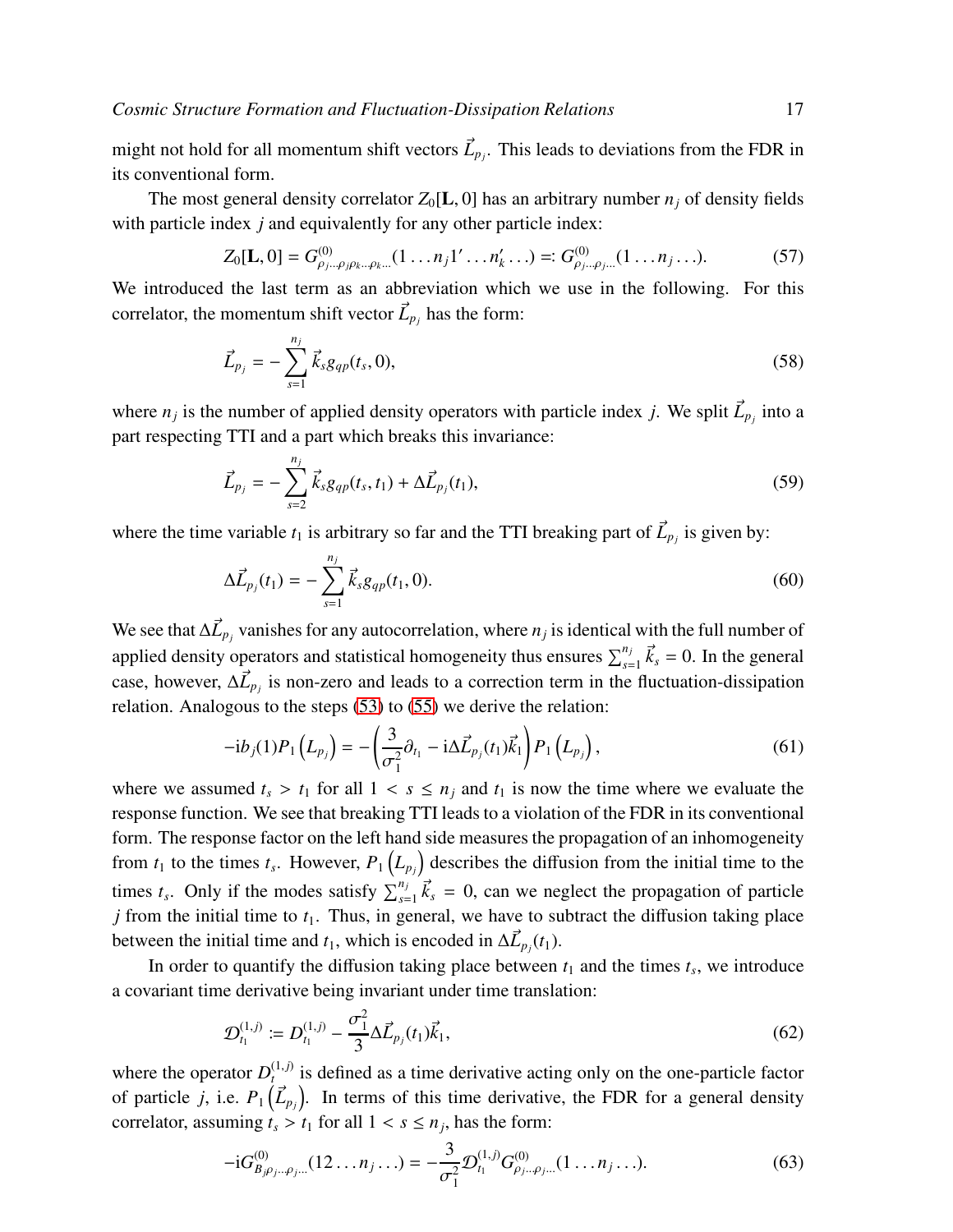We see that the diffusion of particle *j* and the reaction of particle *j* to an arbitrary external force are kinematically related and this result is not restricted to the autocorrelation [\(55\)](#page-15-0), but is valid for an arbitrary correlator if we substitute the full time derivative by the covariant time derivative  $\mathcal{D}_t^{(1,j)}$  describing the evolution of diffusion.

In the following we show that this connection between the one-particle ensemble diffusion and the response function goes even deeper and is a consequence of the structure of the generating functional and the Gaussian form of the cosmological initial conditions.

## *4.3. Time-Reversal Symmetry*

In statistical field theories, FDRs are typically connected to a time-reversal symmetry of the generating functional [\[16\]](#page-27-15). We will show that the same is the case for our kinetic field theory. This gives an alternative way of deriving the FDRs considered above and leads to an easy generalization to higher-order response functions, which will turn out to be related to higherorder time derivatives.

First of all we note that the formalism of KFT is originally designed for times later than the initial time  $t = 0$ . Hence it is not immediately clear what a time-reversal symmetry means within this formalism. However, in principle there is no need to restrict the formalism to positive times. The solutions to the equations of motion [\(19\)](#page-5-1) and [\(20\)](#page-5-1) are also valid for negative times. Thus, we can propagate the particles from their initial conditions backwards in time and calculate correlation functions at negative times by functional derivatives of the generating functional  $Z[\mathbf{J}, \mathbf{K}]$  with respect to the auxiliary fields at negative times:

$$
\langle \dots \mathbf{x}(-t) \dots \chi(-t') \dots \rangle = \dots \frac{\delta}{i\delta \mathbf{J}(-t)} \dots \frac{\delta}{i\delta \mathbf{K}(-t')} \dots Z[\mathbf{J}, \mathbf{K}] \Big|_{\mathbf{J}=0=\mathbf{K}},\tag{64}
$$

where  $t, t' > 0$ .

Our aim is to find a transformation  $\mathcal T$  of the microscopic fields x and  $\chi$  which reverses the time coordinate and leaves the generating functional invariant. The time-reversed generating functional is defined as:

<span id="page-17-0"></span>
$$
\mathcal{T}Z[\mathbf{J}, \mathbf{K}] := \int d\Gamma \int \mathcal{D}\mathbf{x} \int \mathcal{D}\chi \exp\left[i\mathcal{T}S[\mathbf{x}, \chi] + i \int dt (\chi \cdot \mathbf{K} + \mathbf{x} \cdot \mathbf{J})\right]
$$
(65)

and in this way contains the statistical information of the system with time-reversed dynamics. The phase-factor with the auxiliary fields is not transformed. Thus, correlation functions are computed in the same way as before, but they are now evaluated with time-reversed dynamics.

If the generating functional is invariant under the transformation  $\mathcal{T}$ , any correlation function will be invariant as well. This can be shown by substituting  $\mathbf{x} \to \mathcal{T} \mathbf{x}$  and  $\mathbf{x} \to \mathcal{T} \mathbf{x}$ in the path integrals in [\(65\)](#page-17-0) and using that a time-reversal symmetry has to be its own inverse:

$$
\mathcal{T}Z[\mathbf{J}, \mathbf{K}] = \int d\Gamma \int \mathcal{D}(\mathcal{T}\mathbf{x}) \int \mathcal{D}(\mathcal{T}\chi) \exp \left[i\mathcal{T}S[\mathbf{x}, \chi] + i \int dt \mathcal{T}\mathcal{T}(\chi \cdot \mathbf{K} + \mathbf{x} \cdot \mathbf{J})\right]
$$

$$
= \int d\Gamma \int \mathcal{D}\mathbf{x} \int \mathcal{D}\chi \exp \left[iS[\mathbf{x}, \chi] + i \int dt \left((\mathcal{T}\chi) \cdot \mathbf{K} + (\mathcal{T}\mathbf{x}) \cdot \mathbf{J}\right)\right]. \tag{66}
$$

In this form, we see that functional derivatives of the time-reversed generating functional give time-reversed correlation functions, but with the original dynamics. Thus, invariance of the generating functional also shows invariance of correlation functions under time reversal.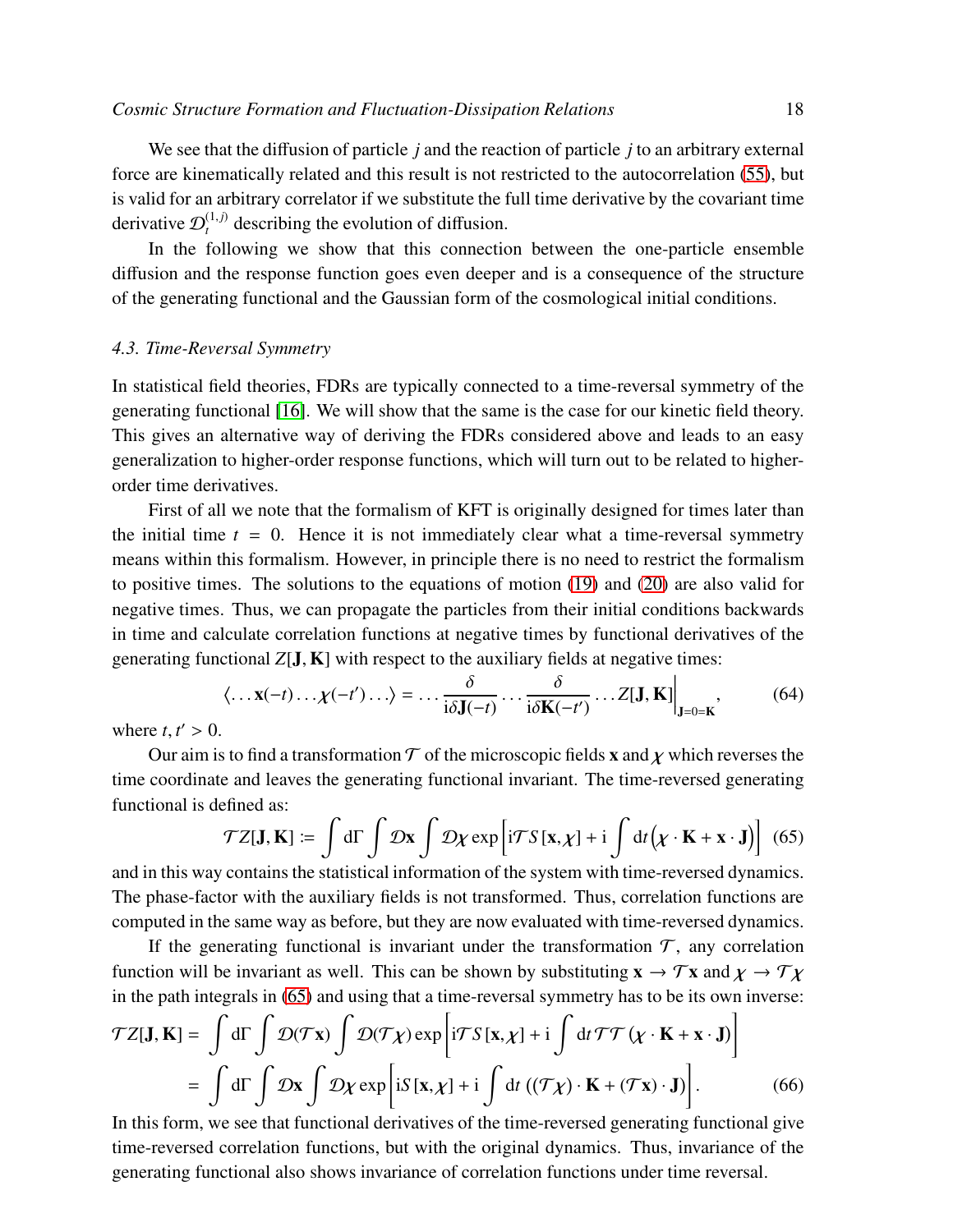We now aim at finding the explicit form of  $\mathcal T$ . Since the density and response field operators, [\(11\)](#page-4-0) and [\(13\)](#page-4-2), act only on the spatial part of  $J$  and the momentum part of  $K$ , we can restrict ourselves here to the case where the momentum part of J and the spatial part of K vanish. Using time-reversal invariance of the Hamiltonian equations of motion, we prove in [Appendix A](#page-22-0) that the following transformation is a time-reversal symmetry of the free generating functional:

<span id="page-18-3"></span>
$$
\mathcal{T}: \begin{cases} \vec{q}_j(t) & \to & \vec{q}_j(-t), \\ \vec{p}_j(t) & \to & -\vec{p}_j(-t), \\ \vec{\chi}_{q_j}(t) & \to & -\vec{\chi}_{q_j}(-t), \\ \vec{\chi}_{p_j}(t) & \to & \vec{\chi}_{p_j}(-t) - iC_{p_jp_k}^{-1} \vec{p}_k(-t) - \vec{c}_j[\mathbf{J}, -t], \end{cases}
$$
(67)

where the term  $\vec{c}_i$ [J, *t*] is a functional of J and is defined as:

<span id="page-18-0"></span>
$$
\vec{c}_j[\mathbf{J},t] = g_{qp}(t,0) \int_{-\infty}^{\infty} dt' \vec{J}_{q_j}(t'). \qquad (68)
$$

It describes the breaking of time-translation invariance similar to the term  $\Delta \vec{L}_{p_j}$  in [\(60\)](#page-16-0). Indeed, if we substitute  $J \rightarrow L$  in [\(68\)](#page-18-0), as is the case for density correlators, [\(60\)](#page-16-0) and [\(68\)](#page-18-0) become completely equivalent.

The transformation laws for the microscopic degrees of freedom allow us to derive transformation laws for the macroscopic fields *B* and  $\rho$ . Defining  $\tilde{1} := (-t_1, \vec{k}_1)$ , the timereversed density and response fields become:

<span id="page-18-1"></span>
$$
\mathcal{T}\rho_j(1) = \rho_j(\tilde{1}),\tag{69}
$$

$$
\mathcal{T}B_j(1) = B_j(\tilde{1}) + \Delta B_j(\tilde{1}),\tag{70}
$$

with

$$
\Delta B_j(\tilde{1}) \coloneqq \vec{k}_1 C_{p_j p_k}^{-1} \vec{p}_k(-t_1) \rho_j(\tilde{1}) - \vec{k}_1 \cdot \vec{c}_j[\mathbf{J}, -t_1] \rho_j(\tilde{1}). \tag{71}
$$

The first term on the right-hand side has a simple interpretation if we consider this term to be embedded into a density correlation. We prove in [Appendix B.2](#page-26-0) that:

<span id="page-18-4"></span>
$$
\left\langle \vec{k}_1 C_{p_j p_k}^{-1} \vec{p}_k(t_1) \rho_j(1) \ldots \right\rangle = i \frac{3}{\sigma_1^2} D_{t_1}^{(1,j)} Z_0[\mathbf{L}, 0],\tag{72}
$$

where the dots denote an arbitrary number of further density fields. Thus, we can interpret the term  $\Delta B_i(\tilde{1})$  as the evolution of time-reversed diffusion:

<span id="page-18-2"></span>
$$
\left\langle \Delta B_j(\tilde{1}) \ldots \right\rangle = i \frac{3}{\sigma_1^2} \mathcal{D}_{-t_1}^{(1,j)} Z_0[\mathbf{L}, 0]. \tag{73}
$$

In the following two paragraphs we want to build up some intuition for this term.

A time-reversal symmetry relates the probability of a path and its time-reversed version. To illustrate this, we consider a single particle of the ensemble and choose one realization of its initial position  $\vec{q}$ , but leave the initial momentum free. The trajectories of the different realizations of the momentum form a double cone as shown in Figure [7](#page-19-0) if we propagate the particle also backward in time. At each time the probability to find the particle at some position  $\vec{q}$  is given by a Gaussian with variance  $\sigma_1^2/3g_{qp}^2(t,0)$ , which is symmetric in time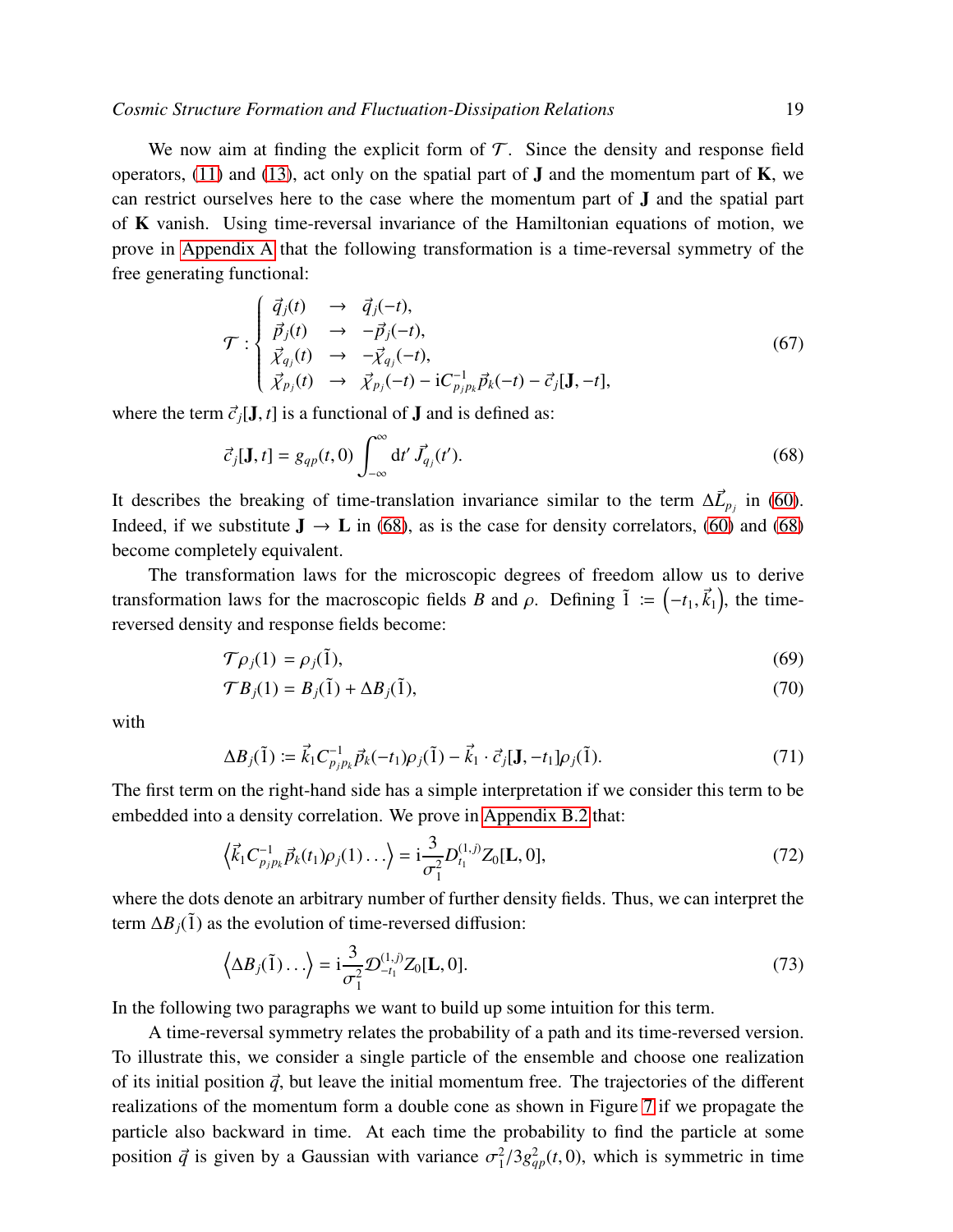

<span id="page-19-0"></span>Figure 7. Sketch of different realizations (dashed lines) of the trajectory of one particle with fixed initial position propagated also to negative times backwards from the initial conditions. The probability  $p(q, t_1)$  to find the particle at position *q* at time  $t_1$  is Gaussian and symmetric under time reversal.

reversal. This symmetry is the reason why density correlations are invariant under time reversal, see [\(69\)](#page-18-1).

However, we see in Figure [7](#page-19-0) that for positive times diffusion takes place, while for negative times the process of diffusion is reversed. The response field, being the functional Fourier conjugate of the equations of motion, see [\(8\)](#page-3-1), is sensitive to the direction of time. Thus, the response field is not invariant under time reversal, but the time-reversed diffusion has to be taken into account in the transformation [\(70\)](#page-18-1).

The form [\(70\)](#page-18-1) of the symmetry together with [\(73\)](#page-18-2) is reassuringly similar to the timereversal symmetries known from statistical field theory. For example Andreanov et al. [\[16\]](#page-27-15) consider the Langevin dynamics:

<span id="page-19-2"></span>
$$
\partial_t X(t) = -\nabla V(X(t)) + \eta(t),\tag{74}
$$

with potential  $V(X)$  and where the stochastic force  $\eta(t)$  has variance 2T. They find the timereversal symmetry:

<span id="page-19-1"></span>
$$
\mathcal{T}X(t) = X(-t),\tag{75}
$$

$$
\mathcal{T}\hat{X}(t) = \hat{X}(-t) - \frac{1}{T}\partial_{-t}X(-t),\tag{76}
$$

where  $\hat{X}$  takes on the role of the MSR-response function equivalent to  $\chi$ . Comparing with [\(70\)](#page-18-1) and [\(73\)](#page-18-2), we see that the temperature plays the same role as the velocity variance  $\sigma_1^2$  $\frac{2}{1}/3$ . The second term on the right-hand side in [\(76\)](#page-19-1) describes diffusion analogous to [\(73\)](#page-18-2).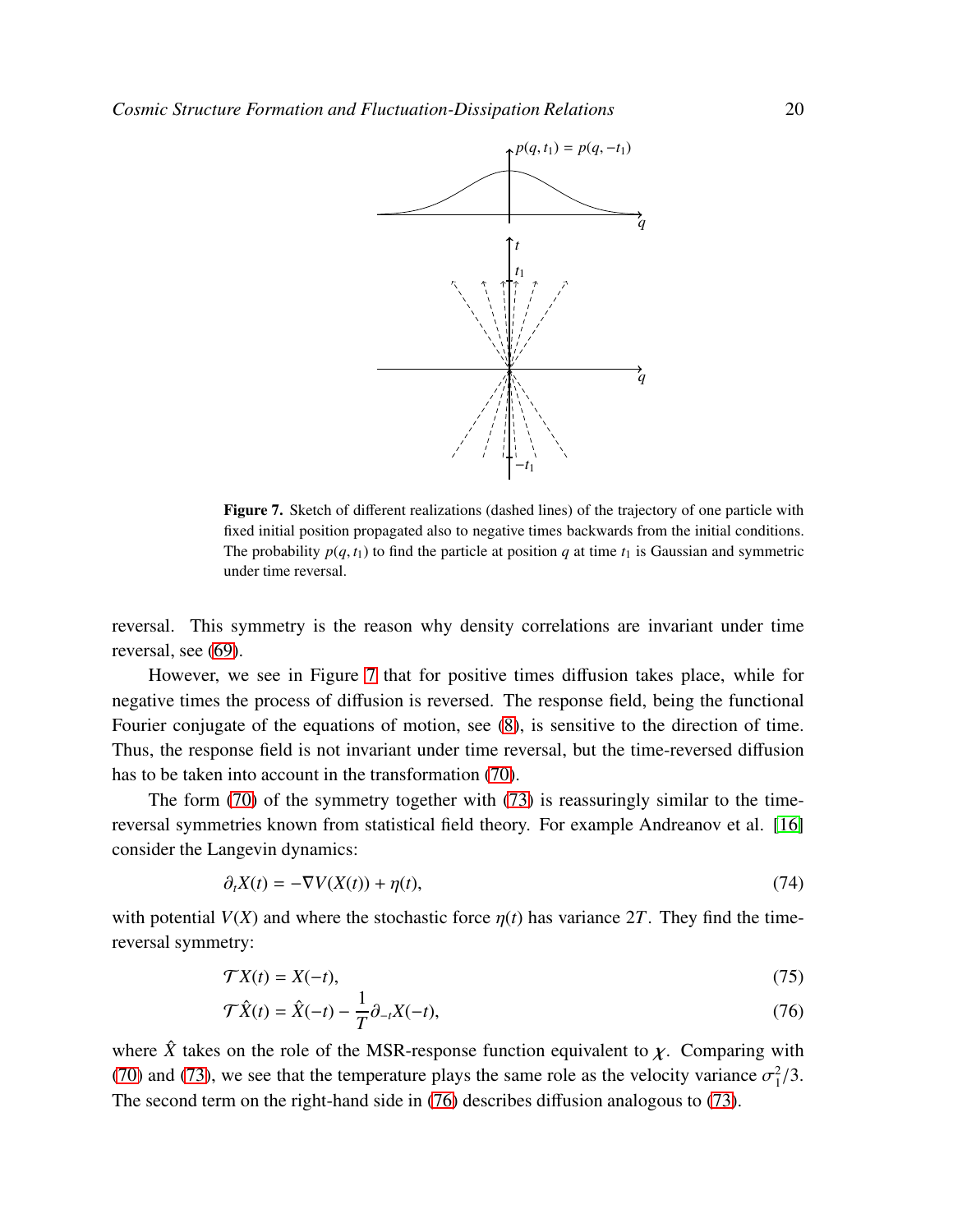# *4.4. Fluctuation-dissipation relations from the time-reversal symmetry*

In statistical field theory, the time-reversal symmetry can be used to derive FDRs. For the Langevin dynamics [\(74\)](#page-19-2) invariance of correlations under the symmetry [\(76\)](#page-19-1) gives [\[16\]](#page-27-15):

$$
\langle \hat{X}(t')X(t) \rangle = \mathcal{T} \langle \hat{X}(t')X(t) \rangle = \langle \hat{X}(t)X(t') \rangle - T^{-1}\partial_t \langle X(t)X(t') \rangle.
$$
 (77)

Due to causality the first term on the right-hand side has to vanish if  $t > t'$  and we arrive at the fluctuation-dissipation relation:

$$
\langle \hat{X}(t')X(t) \rangle = -T^{-1}\Theta(t-t')\partial_t \langle X(t)X(t') \rangle.
$$
\n(78)

In the following we aim at a similar derivation of the FDRs for KFT using the time-reversal symmetry [\(70\)](#page-18-1). Since the transformation  $\mathcal T$  leaves correlation functions invariant, we can conclude for example:

$$
G_{B_{j\rho_{j}}}^{(0)}(\tilde{1}\tilde{2}) = \mathcal{T}\left(G_{B_{j\rho_{j}}}^{(0)}(\tilde{1}\tilde{2})\right) = G_{B_{j\rho_{j}}}^{(0)}(12) + \mathbf{i}\frac{3}{\sigma_{1}^{2}}\mathcal{D}_{t_{1}}^{(1,j)}G_{\rho_{j\rho_{j}}}^{(0)}(12). \tag{79}
$$

For  $t_2 > t_1$  the left hand-side has to vanish due to causality. Using that the operator  $\mathcal{D}_{t_1}^{(1,j)}$  $\int_{t_1}^{(1,J)}$  is equivalent to a regular time derivative for the auto-correlation, we arrive at the FDR [\(55\)](#page-15-0):

$$
G_{B_{j}\rho_{j}}^{(0)}(12) = -i\frac{3}{\sigma_{1}^{2}}\Theta(t_{2} - t_{1})\partial_{t_{1}}G_{\rho_{j}\rho_{j}}^{(0)}(12). \tag{80}
$$

The time-reversal symmetry not only reproduces the FDR [\(55\)](#page-15-0), but also gives rise to a whole hierarchy of relations between response functions of arbitrary order and time derivatives of correlation functions. Most generally, the time-reversal symmetry gives us:

$$
\langle B_{j'_1}(1')...B_{j'_m}(m')\rho_{j_1}(1)... \rho_{j_n}(n) \rangle_0 = \langle (B_{j'_1}(\tilde{1}') + \Delta B_{j'_1}(\tilde{1}'))... (B_{j'_m}(\tilde{m}') + \Delta B_{j'_m}(\tilde{m}') )\rho_{j_1}(\tilde{1})...\rho_{j_n}(\tilde{n}) \rangle_0.
$$
(81)

This proves that response functions of arbitrary order are related to diffusion.

## <span id="page-20-0"></span>*4.5. Kinematic FDRs far from equilibrium*

Since KFT is a theory far from equilibrium, there are some significant physical differences between FDRs in KFT and in thermal systems.

The physical picture behind the FDR in a thermal system is the following. Particles in a thermal system necessarily interact with each other as this enables the system to distribute its total energy among the degrees of freedom according to equipartition. The interactions between particles lead to the diffusion of correlations, which is described by  $\partial_t \langle O(t)O(t') \rangle_{eq}$ in [\(56\)](#page-15-1). If the system is slightly perturbed away from equilibrium, the energy of the system will be redistributed towards equipartition due to the interactions in the system. This will lead to a dissipation of the perturbation and a relaxation back to equilibrium, which is described by the left hand side of equation [\(56\)](#page-15-1). Thus, the response of the system  $\chi(t, t')$  and the diffusion  $\partial_t \langle O(t)O(t')\rangle_{\text{eq}}$  have the same physical origin, viz. the momentum transfer between the microscopic degrees of freedom.

The FDRs in KFT are derived within the free theory far away from equilibrium, thus the physical picture is different. Within a single realization of the initial conditions, the particle *j*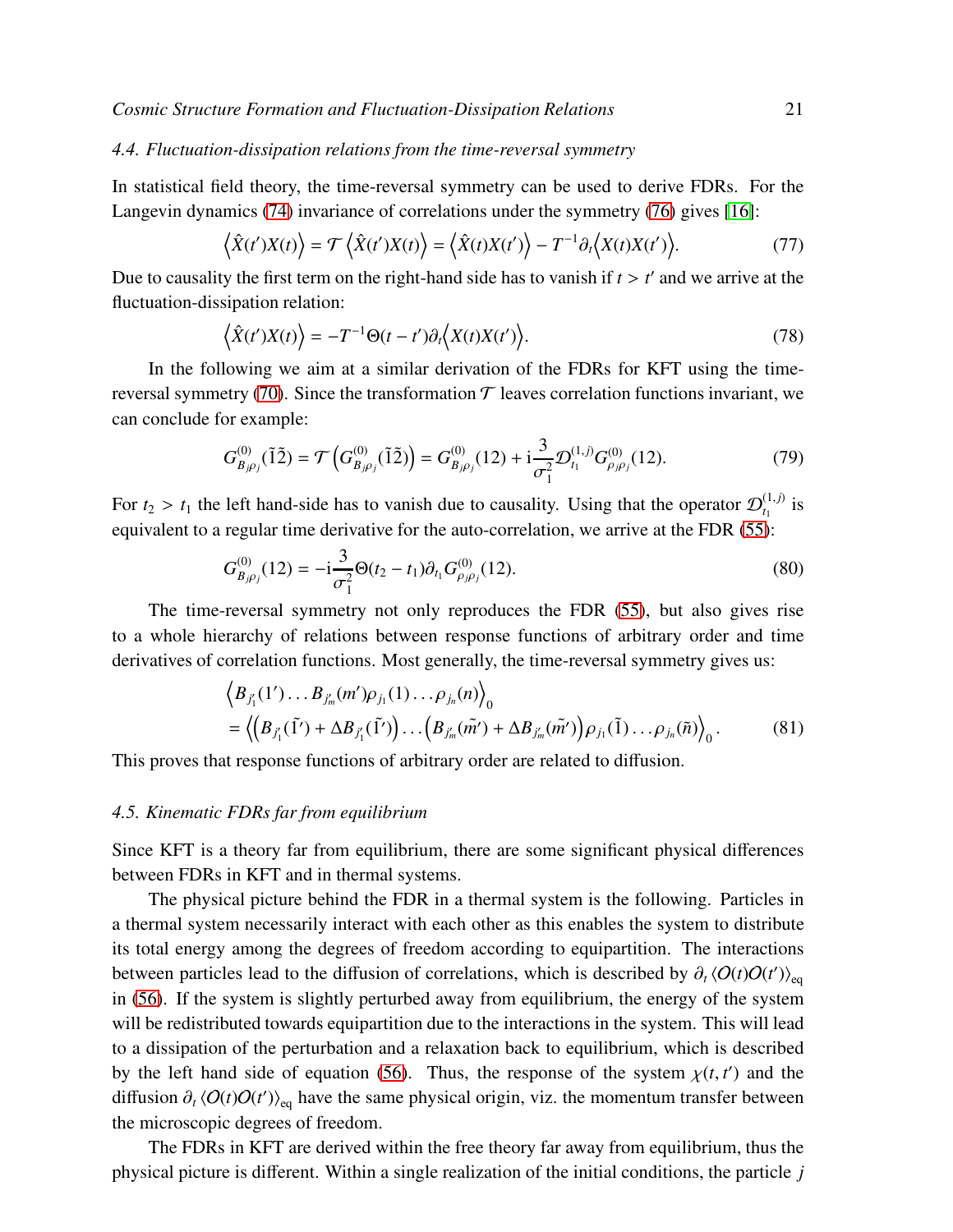has a constant momentum  $\vec{p}^{\text{(i)}}_i$  $j^{(1)}$ . However, in the ensemble seen as a whole, the momentum of particle *j* is random with velocity variance  $\sigma_1^2$  $^{2}_{1}/3$  due to the averaging over all realizations.

The solutions to the free equations of motion with inhomogeneity  $\bf{K}$ , see [\(19\)](#page-5-1), describe the propagation of this random initial momentum in terms of the propagator *gqp*. However, the propagation of the inhomogeneity is described by *gqp* as well. The physical origin of the FDRs in KFT could thus be seen as a consequence of Newton's 2nd axiom: The inhomogeneity changes the momentum by an amount which then has to propagate like a momentum. The FDRs in KFT are thus purely kinematic arguments which makes them, however, not less valuable. In our derivation of the time-reversal symmetry we crucially used the Gaussian form of the initial conditions, so these kinematic FDRs seem to rely on the special form of the initial conditions.

In thermal systems, FDRs describe the linear response of the system to small departures from equilibrium. In KFT we are dealing with a system far from equilibrium and consider departures from the free theory. Keep in mind that the 'free' theory already contains some interactions since we use the Zel'dovich propagator, cf. [\(18\)](#page-5-3). Through the time-reversal symmetry we were able to prove a whole hierarchy of higher-order FDRs which means that our interpretation of FDRs is not limited to linear departures from the free theory.

To our knowledge this type of kinematic FDRs far from equilibrium is a novel relation and is of significant interest because it can describe systems far away from equilibrium.

## <span id="page-21-0"></span>5. Conclusion and Outlook

In the context of the recently developed formalism of KFT [\[1,](#page-27-0) [2\]](#page-27-1) we have shown that the process of cosmic structure formation can be split into three processes: Particle diffusion due to the initial momentum variance  $\sigma_1^2/3$ , accumulation of structure due to the initial conditional probability  $C_{p_j p_k}$  between the momenta of two particles, and interactions relative to the inertial evolution.

We observed that the processes of diffusion and accumulation of structure are delicately balanced and for late times result in a net diffusion. The delicate balance is a consequence of the fact that our formalism allows to take the full non-linear coupling of free trajectories by initial momentum correlations into account and so far explicitly relies on the Gaussian form of the initial conditions.

Including the contributions from interactions in the Born approximation, we were able to compute the time derivative of the full non-linear density power spectrum and compare the Born approximation with simulations. We observed that the naive intuition, coming from perturbative approaches to cosmic structure formation, that the relative error of the approximation should be smaller at high redshifts and large scales, is not valid here as our approach is non-perturbative, but approximative. At low redshift, the relative error is of order  $\leq 30\%$  even on highly non-linear scales up to  $k \sim 5\,h\,\text{Mpc}^{-1}$ . We postpone a thorough analysis of the time evolution of the relative error to a future study.

We observed a tendency of the net diffusion to approach the interaction contribution over time suggesting that diffusion and interaction are kinematically related to each other. The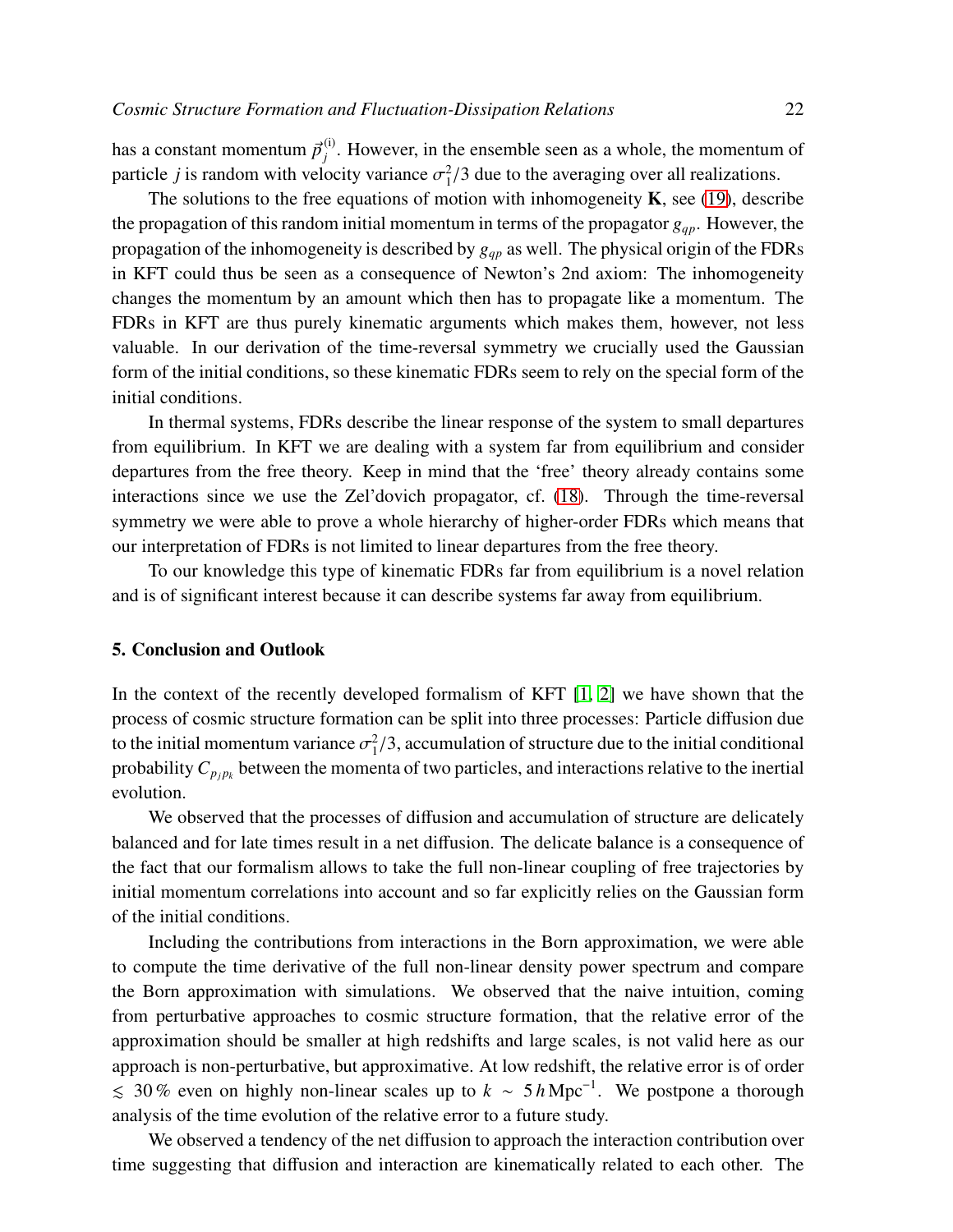FDRs discussed in Section [4](#page-14-0) show that the evolution of diffusion is indeed kinematically related to the reaction of the system to a gradient force. This result is independent of the form of the gravitational potential.

Although KFT describes a system far from equilibrium, we find that kinematic FDRs hold and in fact a whole hierarchy of higher order FDRs follows from a time-reversal symmetry of the generating functional. The Gaussian form of the initial conditions seems to be crucial for the validity of the FDRs as well as the form [\(19\)](#page-5-1) of the trajectories showing that the initial momentum is propagated in the same way as an inhomogeneity.

Finally, we want to give a rather speculative outlook into future applications and relevance of the FDRs found in this work. It is yet unclear whether the FDRs are somehow related to the virial theorem, both being derived from kinematic arguments and relating the interactions and inertial movement in a system. The FDRs might, thus, be used to study virialization and the stable clustering regime. In fact our results in Fig. [6](#page-14-1) indicate that the relative sum of net diffusion and interactions drops to zero on very small scales. If this remains true when taking post-Born approximations into account, which is necessary on these scales, this would imply that an equilibrium between clustering and diffusion is reached on very small scales. Furthermore, since the Gaussian form of the initial conditions plays an important role for the validity of the FDRs and the cancellation of the one- and two-particle contributions in Fig. [1,](#page-10-0) FDRs might be used in future studies to examine how non-Gaussianities effect the formation of a stable-clustering regime.

## Acknowledgments

We would like to thank Shankar P. Das for recommending us to study fluctuation-dissipation relations in KFT. We are also grateful to Barbara Drossel for a discussion on fluctuationdissipation relations in general. This work was supported in part by the Transregional Collaborative Research Centre TRR 33 'The Dark Universe' of the German Science Foundation. Futhermore, JD would like to thank the cosmology group at the ITA Heidelberg, amongst others Robert Lilow, Carsten Littek, Elena Kozlikin, Sara Konrad and Julius Mildenberger, for many important discussions and the opportunity to work in such a great environment.

# <span id="page-22-0"></span>Appendix A. Proof of the time-reversal symmetry

We search here for the time-reversal transformation that leaves the free generating functional invariant assuming that the momentum part of  $J$  and the spatial part of  $K$  vanish. We make the following ansatz for the transformation:

$$
\mathcal{T}\vec{q}_j(t) = \vec{q}_j(-t),\tag{A.1}
$$

$$
\mathcal{T}\vec{p}_j(t) = -\vec{p}_j(-t),\tag{A.2}
$$

$$
\mathcal{T}\vec{\chi}_{q_j}(t) = -\vec{\chi}_{q_j}(-t),\tag{A.3}
$$

$$
\mathcal{T}\vec{\chi}_{p_j}(t) = \vec{\chi}_{p_j}(-t) - iC_{p_j p_k}^{-1} \vec{p}_k(-t) - \vec{c}_j(-t),
$$
\n(A.4)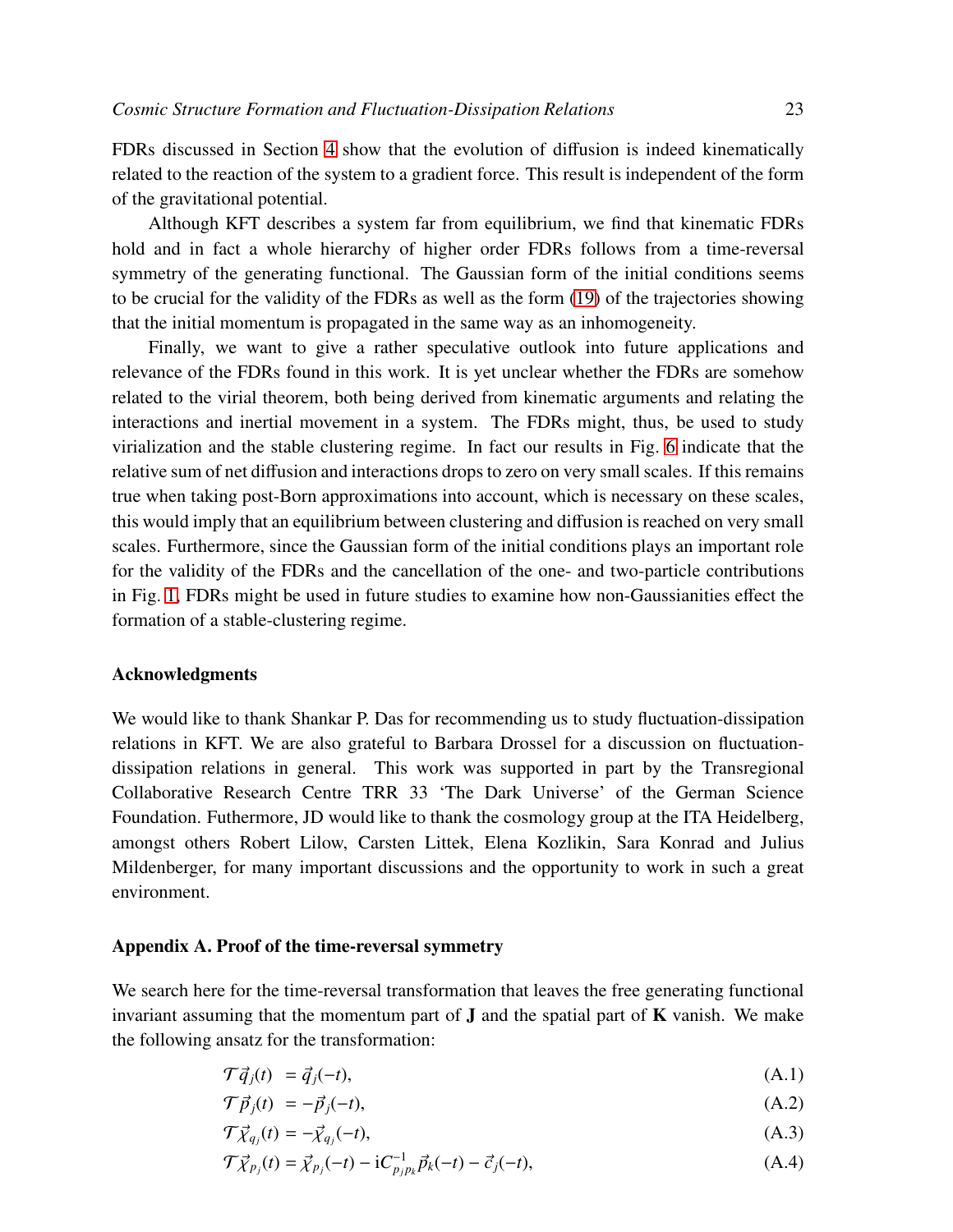where  $\vec{c}_i(t)$  remains to be determined. In order to prove invariance of the generating functional we first have to check how the MSR-action, determining the dynamics of the system, changes under the transformation. After we have shown how the dynamics of the system transform, we use these dynamics to prove invariance of the generating functional and determine the appropriate form of the remaining free parameter  $\vec{c}_i(t)$  of the transformation.

# *Appendix A.1. Transformation of the MSR-action*

The dynamics of the free generating functional are determined by the free MSR-action:

$$
S_0[\mathbf{x}, \chi] = \int \mathrm{d}t \chi \cdot \mathbf{E}_0(\mathbf{x}), \tag{A.5}
$$

where the free Hamiltonian equations of motion are given by:

$$
\vec{E}_{0,q_j} = \partial_t \vec{q}_j(t) - \vec{p}_j(t) = 0,
$$
\n(A.6)

$$
\vec{E}_{0,p_j} = \partial_t \vec{p}_j(t) = 0. \tag{A.7}
$$

Thus, the free MSR-action has the explicit form:

<span id="page-23-0"></span>
$$
S_0[\mathbf{x}, \chi] = \int dt \left[ \vec{\chi}_{q_j}(t) \cdot \left( \partial_t \vec{q}_j(t) - \vec{p}_j(t) \right) + \vec{\chi}_{p_j}(t) \cdot \partial_t \vec{p}_j(t) \right]. \tag{A.8}
$$

The dynamics of the time-reversed generating functional [\(65\)](#page-17-0) are determined by the timereversed MSR-action:

$$
\mathcal{T}S_0[\mathbf{x}, \chi] = \int dt \left[ -\vec{\chi}_{q_j}(-t) \cdot \left( \partial_t \vec{q}_j(-t) + \vec{p}_j(-t) \right) - \left( \vec{\chi}_{p_j}(-t) - iC_{p_j p_k}^{-1} \vec{p}_k(-t) - \vec{c}_j(-t) \right) \cdot \partial_t \vec{p}_j(-t) \right]. \tag{A.9}
$$

Substituting  $t \to -t$  and using  $-\partial_t = \partial_{-t}$  results in the simple form:

$$
\mathcal{T}S_0[\mathbf{x}, \chi] = S_0[\mathbf{x}, \chi] + \Delta S_0[\mathbf{x}], \tag{A.10}
$$

where

$$
\Delta S_0[\mathbf{x}] := -\int dt \left(\partial_t \vec{p}_j(t)\right) \cdot \left(\mathrm{i}C_{p_j p_k}^{-1} \vec{p}_k(t) + \vec{c}_j(t)\right). \tag{A.11}
$$

We observe that the term  $\Delta S_0$  contains no *χ*-functions and is thus unimportant for the dynamics of the system (but is nevertheless essential in the following). The rest of  $TS<sub>0</sub>$  contains  $\chi$ -functions and therefore determines our dynamics. This part is unchanged compared to the free action [\(A.8\)](#page-23-0). This is a consequence of the time-reversal invariance of the Hamiltonian equations of motion. Thus, the dynamics of the system are invariant under time reversal with one caveat: Due to the change of the direction of time, causality now demands advanced instead of retarded Green's functions in the solutions [\(19\)](#page-5-1) and [\(20\)](#page-5-1) to the equations of motion:

<span id="page-23-1"></span>
$$
\vec{q}_j(t) = \vec{q}_j^{(i)} + g_{qp}(t, 0)\vec{p}_j^{(i)} - \int dt' G_{qp}^{(adv)}(t, t')\vec{K}_{p_j}(t'), \qquad (A.12)
$$

$$
\vec{p}_j(t) = \vec{p}_j^{(i)} - \int dt' G_{pp}^{(adv)}(t, t') \vec{K}_{p_j}(t').
$$
\n(A.13)

The advanced propagators are given by:

<span id="page-23-2"></span>
$$
G_{qp}^{(\text{adv})}(t, t') = -g_{qp}(t, t')\Theta(t' - t), \text{ and } G_{pp}^{(\text{adv})}(t, t') = -\Theta(t' - t). \tag{A.14}
$$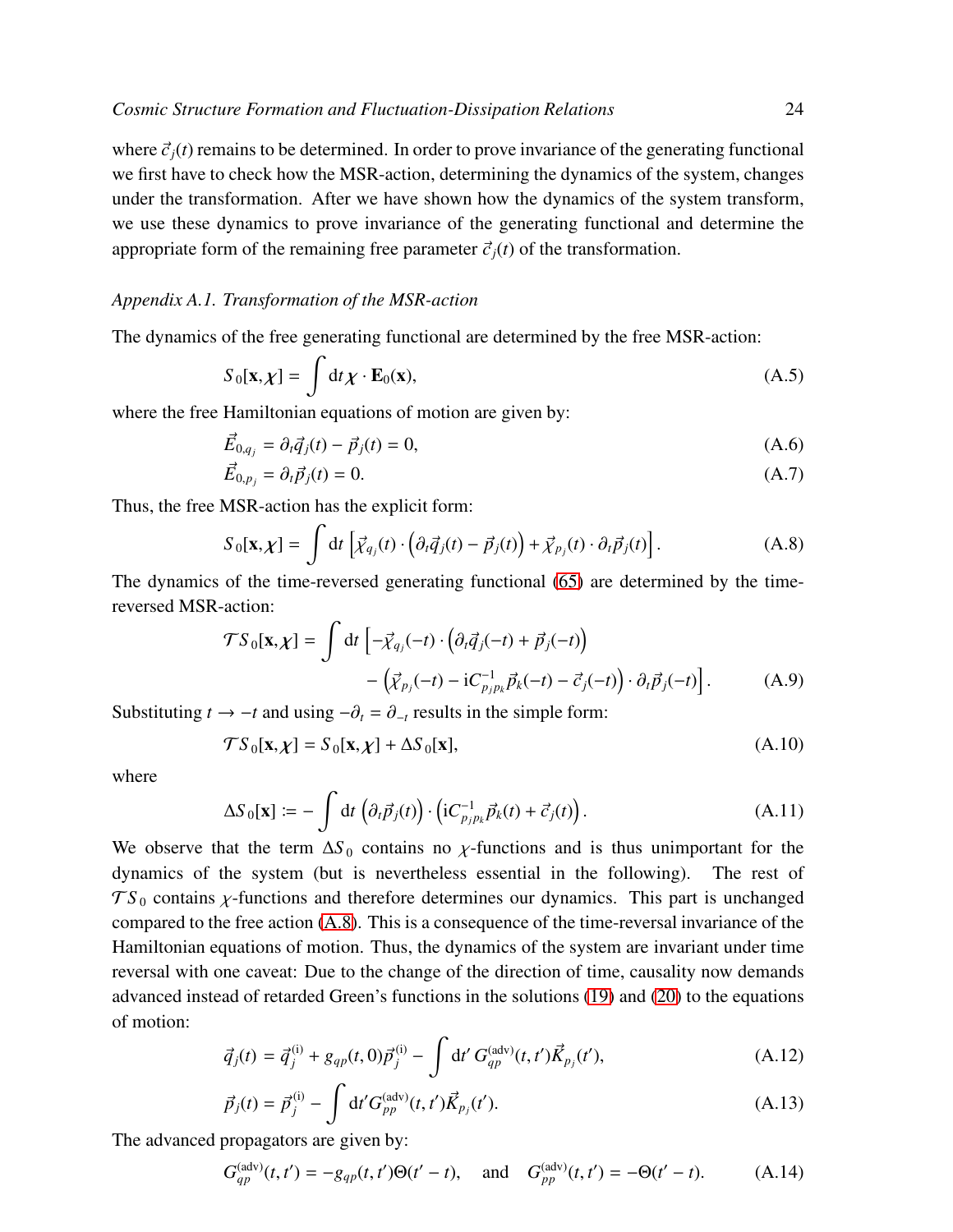# *Appendix A.2. Transformation of the generating functional*

Under the assumption that the momentum part of  $J$  and the spatial part of  $K$  vanish, the free generating functional [\(10\)](#page-4-3) has the form:

<span id="page-24-0"></span>
$$
Z_0[\mathbf{J}, \mathbf{K}] = \int d\Gamma \exp\left\{i \int dt \, \vec{J}_{q_j}(t) \left[ \vec{q}_j^{(i)} + g_{qp}(t, 0) \vec{p}_j^{(i)} - \int dt' \, G_{qp}^{(\text{ret})}(t, t') \vec{K}_{p_j}(t') \right] \right\}.
$$
 (A.15)

Having determined the dynamics for the time-reversed generating functional, we can derive the analogous form for the time-reversed generating functional using the solutions [\(A.12\)](#page-23-1) and [\(A.13\)](#page-23-1) to the equations of motion:

$$
\mathcal{T}Z_0[\mathbf{J}, \mathbf{K}] = \int d\Gamma \exp\left(i \int dt \mathbf{J} \cdot \bar{\mathbf{x}} + i \Delta S_0[\bar{\mathbf{x}}]\right)
$$
  
\n
$$
= \int d\Gamma \exp\left\{i \int dt \mathbf{J}_{q_j}(t) \left[\mathbf{q}_j^{(i)} + g_{qp}(t, 0)\mathbf{p}_j^{(i)} - \int dt' G_{qp}^{(adv)}(t, t') \mathbf{K}_{p_j}(t')\right] + i \int dt \mathbf{K}_{p_j}(t) \cdot \mathbf{C}_j(t) - \int dt \mathbf{K}_{p_j}(t) C_{p_j p_k}^{-1} \left[\mathbf{p}_k^{(i)} - \int dt' G_{pp}^{(adv)}(t, t') \mathbf{K}_{p_k}(t')\right]\right\}. (A.16)
$$

The aim of this section is to show that this expression for the time-reversed generating functional coincides with the non-transformed generating functional [\(A.15\)](#page-24-0) for the correct choice of  $\vec{c}_j$ . We see that they already coincide for  $\mathbf{K} = 0$ , but it remains to show that the parts containing the auxiliary source  $K$  also agree.

Due to their Gaussian form, the initial conditions [\(5\)](#page-2-1) obey:

<span id="page-24-3"></span>
$$
-\frac{\partial}{\partial \vec{p}_j^{(i)}} P(\mathbf{x}^{(i)}) = P(\mathbf{x}^{(i)}) C_{p_j p_k}^{-1} \vec{p}_k^{(i)}.
$$
\n(A.17)

Using this identity we show in [Appendix B.1](#page-25-0) that:

<span id="page-24-2"></span>
$$
\exp\left(\int dt' \vec{K}_{p_j}(t') \cdot \frac{\partial}{\partial \vec{p}_j^{(i)}}\right) P(\mathbf{x}^{(i)})
$$
  
=  $P(\mathbf{x}^{(i)}) \exp\left[-\int dt \vec{K}_{p_j}(t) C_{p_j p_k}^{-1} \left(\vec{p}_k^{(i)} - \int dt' G_{pp}^{(adv)}(t, t') \vec{K}_{p_k}(t')\right)\right].$  (A.18)

The time-reversed generating functional now takes on the form:

$$
\mathcal{T}Z_0[\mathbf{J}, \mathbf{K}] = \int d\mathbf{x}^{(i)} \exp\left\{i \int dt \, \vec{J}_{q_j}(t) \left[\vec{q}_j^{(i)} + g_{qp}(t, 0)\vec{p}_j^{(i)} - \int dt' \, G_{qp}^{(adv)}(t, t') \vec{K}_{p_j}(t')\right]\right\}
$$

$$
\times \exp\left(i \int dt \, \vec{K}_{p_j}(t) \cdot \vec{c}_j(t)\right) \exp\left(\int dt' \vec{K}_{p_j}(t') \cdot \frac{\partial}{\partial \vec{p}_j^{(i)}}\right) P(\mathbf{x}^{(i)}).
$$
(A.19)

Integration by parts in the initial momenta (boundary terms vanish since the probability distribution  $P(\mathbf{x}^{(i)})$  drops to zero for  $\vec{p}_j \rightarrow \pm \infty$ ) yields[§](#page-24-1):

$$
\mathcal{T}Z_0[\mathbf{J},\mathbf{K}] = \int d\mathbf{x}^{(i)} P(\mathbf{x}^{(i)}) \exp\left(-\int d\mathbf{t}' \vec{K}_{p_j}(\mathbf{t}') \cdot \frac{\partial}{\partial \vec{p}_j^{(i)}}\right) \exp\left(i \int d\mathbf{t} \vec{K}_{p_j}(\mathbf{t}) \cdot \vec{c}_j(\mathbf{t})\right)
$$

<span id="page-24-1"></span>§ To be more precise: We have to expand the operator  $exp\left(\int dt' \vec{K}_{p_j}(t')\partial/\partial \vec{p}_j^{(i)}\right)$  in its power series and for the term of *n*th order we have to integrate *n* times by parts.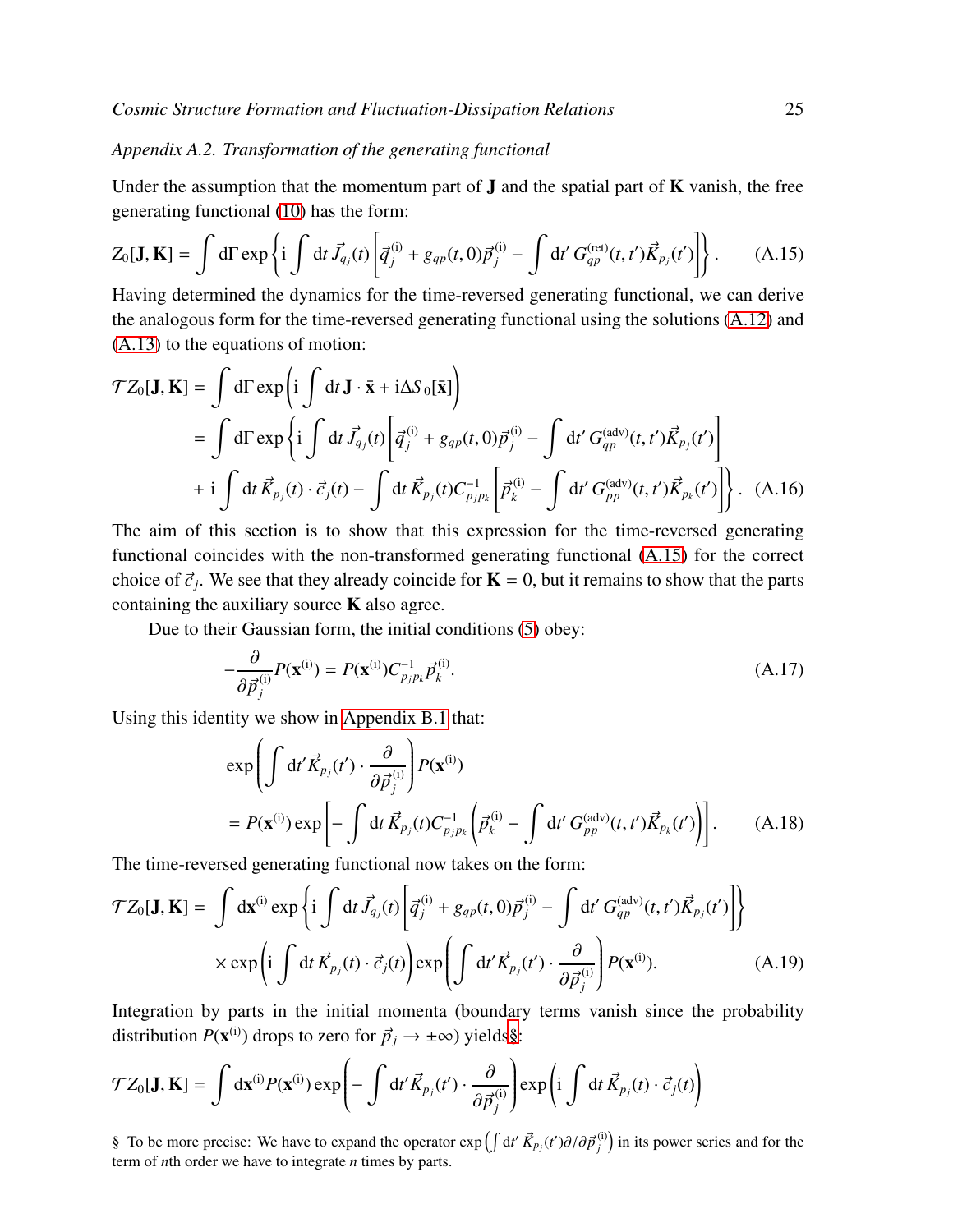$$
\times \exp\left\{i \int dt \vec{J}_{q_j}(t) \left[ \vec{q}_j^{(i)} + g_{qp}(t,0) \vec{p}_j^{(i)} - \int dt' G_{qp}^{(adv)}(t,t') \vec{K}_{p_j}(t') \right] \right\}
$$
  
\n
$$
= \int d\Gamma \exp\left(-i \int dt' \vec{K}_{p_j}(t') \cdot \int dt \vec{J}_{q_j}(t) g_{qp}(t,0) \right) \exp\left(i \int dt' \vec{K}_{p_j}(t) \cdot \vec{c}_j(t) \right)
$$
  
\n
$$
\times \exp\left\{i \int dt \vec{J}_{q_j}(t) \left[ \vec{q}_j^{(i)} + g_{qp}(t,0) \vec{p}_j^{(i)} - \int dt' G_{qp}^{(adv)}(t,t') \vec{K}_{p_j}(t') \right] \right\}, \tag{A.20}
$$

where we executed the derivative with respect to the initial momenta in the last step. Careful comparison with the non-transformed generating functional [\(A.15\)](#page-24-0) shows that  $\vec{c}_i$  has to be a functional of the auxiliary field J and has the form:

$$
\vec{c}_j[\mathbf{J}, t'] = -\int dt \, \vec{J}_{q_j}(t) \Big( G_{qp}^{(\text{ret})}(t, t') - G_{qp}^{(\text{adv})}(t, t') - g_{qp}(t, 0) \Big)
$$
\n
$$
= -\int dt \, \vec{J}_{q_j}(t) \Big( g_{qp}(t, t') \Theta(t - t') + g_{qp}(t, t') \Theta(t' - t) - g_{qp}(t, 0) \Big)
$$
\n
$$
= -\int dt \, \vec{J}_{q_j}(t) \Big( g_{qp}(t, t') - g_{qp}(t, 0) \Big) = g_{qp}(t', 0) \int dt \, \vec{J}_{q_j}(t). \tag{A.21}
$$

This finally proves the time-reversal symmetry [\(67\)](#page-18-3) together with  $\vec{c}_j$  in the form [\(68\)](#page-18-0).

## Appendix B. Useful Identities

In this section we prove the two identities [\(A.18\)](#page-24-2) and [\(72\)](#page-18-4) used throughout this work.

# <span id="page-25-0"></span>*Appendix B.1. Derivatives of the initial phase-space distribution*

We aim at proving the identity  $(A.18)$ , which we write here as:

<span id="page-25-2"></span>
$$
P(\mathbf{x}^{(i)})E_1E_2 = \hat{E}_3P(\mathbf{x}^{(i)}),
$$
\n(B.1)

where we introduced the abbreviations:

<span id="page-25-1"></span>
$$
E_1 \coloneqq \exp\left(-\int \mathrm{d}t' \vec{K}_{p_j}(t') C_{p_j p_k}^{-1} \vec{p}_k^{(i)}\right),\tag{B.2}
$$

$$
E_2 := \exp\left(\int \mathrm{d}t' \mathrm{d}t \, \vec{K}_{p_j}(t) C_{p_j p_k}^{-1} \vec{K}_{p_k}(t') G_{pp}^{(\text{adv})}(t, t')\right),\tag{B.3}
$$

$$
\hat{E}_3 := \exp\left(\int \mathrm{d}t' \vec{K}_{p_j}(t') \cdot \frac{\partial}{\partial \vec{p}_j^{(i)}}\right). \tag{B.4}
$$

We denoted the third exponential with a hat in order to indicate that it is an operator acting on the initial probability distribution.

In a first step we simplify the expression for the exponential  $E_2$  using that the momentum propagator  $G_{pp}^{(adv)}$  is given by [\(A.14\)](#page-23-2):

$$
\int dt' dt \vec{K}_{p_j}(t) C_{p_j p_k}^{-1} \vec{K}_{p_k}(t') G_{pp}^{(adv)}(t, t') = - \int_{-\infty}^{\infty} dt' \int_{-\infty}^{t'} dt \vec{K}_{p_j}(t) C_{p_j p_k}^{-1} \vec{K}_{p_k}(t')
$$
  
= 
$$
- \frac{1}{2} \int_{-\infty}^{\infty} dt' \int_{-\infty}^{\infty} dt \vec{K}_{p_j}(t) C_{p_j p_k}^{-1} \vec{K}_{p_k}(t'),
$$
(B.5)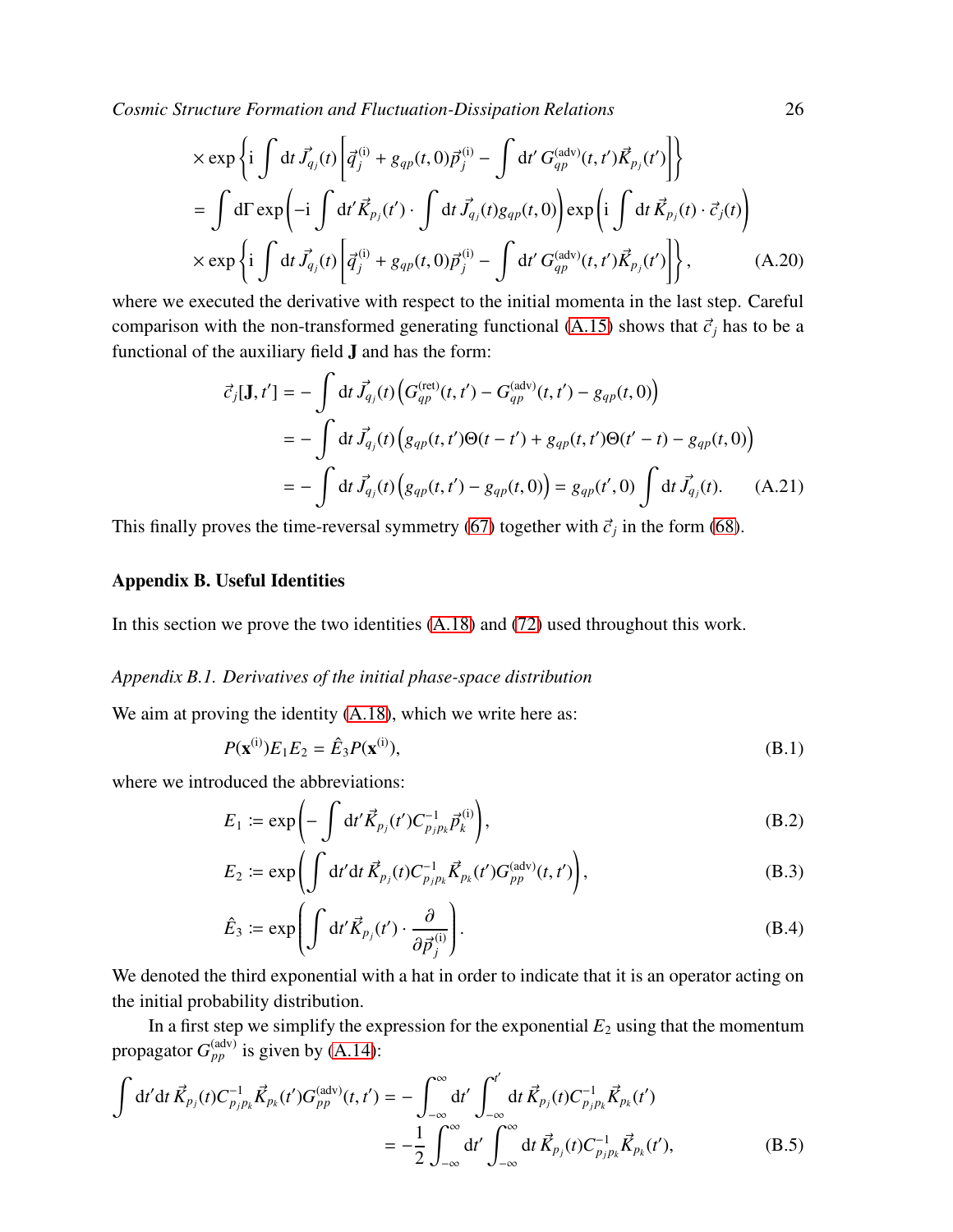where we used the symmetry of  $C_{p_j p_k}^{-1}$  in  $j \leftrightarrow k$ . Introducing another abbreviation:

$$
\vec{\gamma}_j \coloneqq \int \mathrm{d}t \, \vec{K}_{p_j}(t), \tag{B.6}
$$

the expansions of the three exponentials [\(B.2\)](#page-25-1) to [\(B.4\)](#page-25-1) become:

$$
E_1 = \sum_{n=0}^{\infty} \frac{1}{n!} \left( -\vec{\gamma}_j C_{p_j p_k}^{-1} \vec{p}_k^{(i)} \right)^n = \sum_{n=0}^{\infty} E_1^{(n)},
$$
 (B.7)

$$
E_2 = \sum_{n=0}^{\infty} \frac{2^{-n}}{n!} \left( -\vec{\gamma}_j C_{p_j p_k}^{-1} \vec{\gamma}_k \right)^n = \sum_{n=0}^{\infty} E_1^{(2n)}, \tag{B.8}
$$

$$
\hat{E}_3 = \sum_{n=0}^{\infty} \frac{1}{n!} \left( \vec{\gamma}_j \cdot \frac{\partial}{\partial \vec{p}_j^{(i)}} \right)^n = \sum_{n=0}^{\infty} \hat{E}_3^{(n)},
$$
\n(B.9)

where an upper index  $(n)$  denotes the order of a term in the auxiliary field **K** or, equivalently, in  $\vec{\gamma}$ . In this notation, the property [\(A.17\)](#page-24-3) of the initial probability distribution has the form:

<span id="page-26-1"></span>
$$
\hat{E}_3^{(1)}P(\mathbf{x}^{(i)}) = -P(\mathbf{x}^{(i)})\vec{\gamma}_j C_{p_j p_k}^{-1} \vec{p}_k^{(i)}.
$$
\n(B.10)

In  $(B.1)$  the two exponentials  $E_1$  and  $E_2$  are multiplied with each other. Thus, we introduce  $E = E_1 E_2$  and expand this exponential in orders of  $\vec{\gamma}$  as well. We have to distinguish here between even and odd orders in  $\vec{\gamma}$ :

$$
E^{(2n)} = \sum_{m=0}^{n} E_1^{(2m)} E_2^{(2(n-m))}
$$
  
= 
$$
\sum_{m=0}^{n} \frac{2^{m-n}}{(2m)!(n-m)!} (\vec{\gamma}_j C_{p_j p_k}^{-1} \vec{p}_k^{(i)})^{2m} (-\vec{\gamma}_r C_{p_r p_s}^{-1} \vec{\gamma}_s)^{n-m},
$$
 (B.11)  

$$
E^{(2n+1)} = \sum_{n=0}^{n} E_1^{(2m+1)} E_2^{(2(n-m))}
$$

$$
^{(2n+1)} = \sum_{m=0}^{n} E_1^{(2m+1)} E_2^{(2(n-m))}
$$
  
= 
$$
- \sum_{m=0}^{n} \frac{2^{m-n}}{(2m+1)!(n-m)!} \left(\vec{\gamma}_j C_{p_j p_k}^{-1} \vec{p}_k^{(i)}\right)^{2m+1} \left(-\vec{\gamma}_r C_{p_r p_s}^{-1} \vec{\gamma}_s\right)^{n-m}.
$$
 (B.12)

Using [\(B.10\)](#page-26-1), it is straightforward to show by induction for any order *n*:

$$
E^{(n)}P(\mathbf{x}^{(i)}) = \hat{E}_3^{(n)}P(\mathbf{x}^{(i)}).
$$
 (B.13)

This finally proves the relation [\(B.1\)](#page-25-2) to all orders in  $\vec{\gamma}$ .

# <span id="page-26-0"></span>*Appendix B.2. The one-particle time derivative*

Now we show the identity [\(72\)](#page-18-4). The correlation on the left-hand side of [\(72\)](#page-18-4) contains an arbitrary number of additional density fields and thus has the form:

$$
\left\langle \vec{k}_1 C_{p_j p_k}^{-1} \vec{p}_k(t_1) \rho_j(1) \dots \right\rangle = \int d\Gamma \, \vec{k}_1 C_{p_j p_k}^{-1} \vec{p}_k^{(i)} e^{i \left( \vec{L}_{q_r} \vec{q}_r^{(i)} + \vec{L}_{p_r} \vec{p}_r^{(i)} \right)} \n= \int d\Gamma \, \vec{k}_1 C_{p_j p_k}^{-1} \frac{\partial}{i \partial \vec{L}_{p_k}} e^{i \left( \vec{L}_{q_r} \vec{q}_r^{(i)} + \vec{L}_{p_r} \vec{p}_r^{(i)} \right)},
$$
\n(B.14)